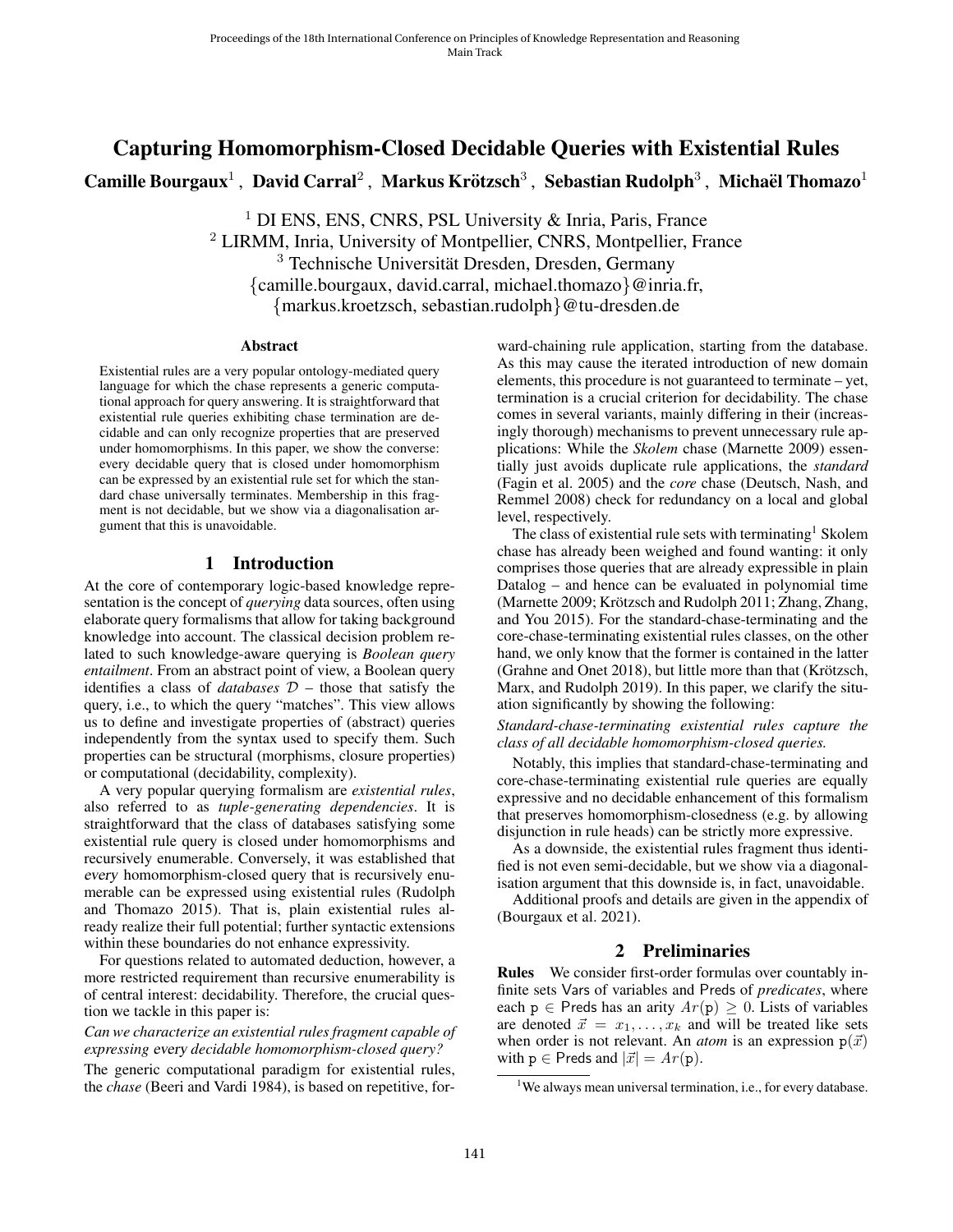The fragment of *disjunctive existential rules* consists of formulae of the form:

$$
\forall \vec{x}. \left( \beta[\vec{x}] \rightarrow \bigvee_{i=1}^{k} \exists \vec{y}_i . \eta_i[\vec{x}_i, \vec{y}_i] \right), \tag{1}
$$

where  $\beta[\vec{x}]$  and  $\eta_i[\vec{x}_i, \vec{y}_i]$   $(i = 1, \dots, k)$  are conjunctions of atoms with variables  $\vec{x}$  and  $\vec{x}_i \cup \vec{y}_i$ , respectively. We call  $\beta$ *body* and  $\bigvee_{i=1}^{k} \exists \vec{y_i} . \eta_i$  *head*. Bodies can be empty (we then omit  $\rightarrow$ ), but heads must be non-empty. We require that  $\vec{x}$ and  $\vec{y}_i$  ( $i = 1, \ldots, k$ ) are mutually disjoint and that  $\vec{x}_i \subseteq \vec{x}$ for all  $i = 1, \ldots, k$ . We single out the fragment of *existential rules* by disallowing disjunction, i.e. requiring  $k = 1$ , and *Datalog rules* by disallowing existential quantifiers. We often omit the universal quantifiers from rules and treat conjunctions of atoms as sets of atoms.

Databases, Interpretations, and Entailment The semantics of formulas is based on logical interpretations, which we define as relational structures over a countably infinite set Nulls of *nulls*. A *schema* S is a finite set of predicates. An *interpretation*  $I$  over schema  $S$  is a set of expressions  $p(\vec{n})$  with  $p \in S$  and  $\vec{n}$  a list of nulls of length  $Ar(p)$ . We write  $Nulls(\mathcal{I})$  for the set of nulls in  $\mathcal{I}$ . A *database* is a finite interpretation. See also the remarks on this notation below.

A *homomorphism*  $h : \mathcal{I}_1 \to \mathcal{I}_2$  between interpretations  $\mathcal{I}_1$  and  $\mathcal{I}_2$  is a mapping h from the nulls in  $\mathcal{I}_1$  to the nulls in  $\mathcal{I}_2$ , such that  $p(\vec{n}) \in \mathcal{I}_1$  implies  $p(h(\vec{n})) \in \mathcal{I}_2$ , where  $h(\vec{n})$ denotes the list of h-values over  $\vec{n}$ . We also write  $h(\mathcal{I})$  for  $\{p(h(\vec{n})) \mid p(\vec{n}) \in \mathcal{I}\}.$ 

A *substitution*  $\sigma$  is a mapping from variables to nulls, which we extend to lists of variables and formulas as usual. A rule  $\rho$  as in [\(1\)](#page-1-0) is *satisfied* by interpretation  $\mathcal I$  if every substitution  $\sigma : \vec{x} \to$  Nulls with  $\sigma(\beta) \subseteq \mathcal{I}$  can be extended to a substitution  $\sigma' : \vec{x} \cup \vec{y}_i \rightarrow$  Nulls for some  $i \in \{1, ..., k\}$ such that  $\sigma'(\eta_i) \subseteq \mathcal{I}$ . Otherwise, if  $\sigma(\beta) \subseteq \mathcal{I}$  but no extension  $\sigma'$  of  $\sigma$  verifies  $\sigma'(\eta_i) \subseteq \mathcal{I}$  for some  $i \in \{1, ..., k\},$ then  $\langle \rho, \sigma \rangle$  is *applicable* to *I*.

*I satisfies* a set  $\Sigma$  of rules if it satisfies every rule in  $\Sigma$ . An interpretation  $\mathcal J$  is *satisfied* by an interpretation  $\mathcal I$  if there is a homomorphism  $h : \mathcal{J} \to \mathcal{I}$ . *T* is a *model* of a rule/rule set/interpretation/database  $X$  if  $X$  is satisfied by  $I$ , written  $\mathcal{I} \models \mathcal{X}$ . As usual, we also write  $\mathcal{X} \models \mathcal{Y}$  ("X entails  $Y'$ ) if every model of X is a model of Y, where X and Y might be rules, rule sets, databases, or lists of several such elements. Note that the semantics of a database  $D$  in this context corresponds to the semantics of a *Boolean conjunctive query*  $\exists \vec{x}.\bigwedge \{p(x_{n_1}, \ldots, x_{n_\ell}) \mid p(n_1, \ldots, n_\ell) \in \mathcal{D}\}$  – we will therefore not introduce such queries as a separate notion. Also note that entailment and satisfaction between interpretations/databases coincide.

Abstract Queries, Expressivity, and Decidability An (*abstract*) *query*  $\Omega$  over a schema S is a set of databases over S that is *closed under isomorphism*, i.e., such that whenever  $\mathcal{D} \in \mathfrak{Q}$  and  $\mathcal{D}'$  is obtained from  $\mathcal D$  by bijective renaming of nulls, then  $\mathcal{D}' \in \mathfrak{Q}$ .  $\mathfrak Q$  is further *closed under homomorphisms* if, for all  $D \in \mathfrak{Q}$  and homomorphisms  $h : D \to D'$ , we have  $\mathcal{D}' \in \mathfrak{Q}$ .

**Definition 1.** Let Goal be a nullary predicate. A query  $\Omega$ over S is *expressed by* a set  $\Sigma$  of rules if, for every database D over S, we have  $D \in \mathfrak{Q}$  if and only if  $\Sigma, \mathcal{D} \models$  Goal.

<span id="page-1-0"></span>To discuss decidability of queries, we need to conceive databases as Turing machine inputs over a fixed alphabet. A *serialisation* for a schema S is a word  $s \in$  $((0,1, \|) \cup S)^*$  of the form  $e_1 \cdots e_n$  where  $n \geq 0$  and  $e_i = \mathbf{p}_i ||w_{i1}|| \cdots ||w_{iAr(\mathbf{p}_i)}||$  for  $w_{ij} \in \{0,1\}^+$  and  $\mathbf{p}_i \in \mathcal{S}$ . Given s of this form and an injection  $\eta: \{0,1\}^+ \to$  Nulls, let  $\eta(s)$  denote the database  $\{p_i(\eta(w_{i1}), \ldots, \eta(w_{iAr(p_i)}))\}$  $1 \leq i \leq n$ . Then *s* corresponds to a database D if  $\eta(s)$ is isomorphic to  $D$ ; note that this does not depend on the choice of  $\eta$ .

A query Q with schema S is *decidable* if the set of all serialisations for S that correspond to some  $\mathcal{D} \in \mathfrak{Q}$  is a decidable language.

Remarks on our Notation Many works consider constants to appear in databases (not just nulls), but complexity and expressivity is usually studied for queries that are closed under isomorphisms, a.k.a. *generic* [\(Abiteboul, Hull,](#page-9-10) [and Vianu 1995,](#page-9-10) Ch. 16), and nulls are more natural there. One can admit finitely many exceptions (elements that must not be renamed), but such "constants" can be simulated by marking them with dedicated unary predicates.

Specifying logical interpretations as sets of "atoms" that may use nulls is a notational convenience with some side effects: our interpretations cannot contain elements that do not stand in any relation, but they can have an empty domain. Both aspects do not change the notion of logical entailment *on the formulas we consider*.

Universal Models and the Chase Entailment of databases (corresponding to Boolean conjunctive queries) can be decided by considering only a subset of all models. Given sets  $\Im$  and  $\Re$  of interpretations,  $\Im$  is *universal* for  $\Re$  if, for all  $\mathcal{K} \in \mathfrak{K}$ , there is  $\mathcal{I} \in \mathfrak{I}$  and a homomorphism  $\mathcal{I} \to \mathcal{K}$ . Consider a rule set  $\Sigma$  and database D, and let  $\mathfrak{M}$  be the set of all models of  $\Sigma$ ,  $\mathcal{D}$ . Then  $\mathcal I$  is a *universal model set* for  $\Sigma$ and D if  $\mathfrak{I} \subset \mathfrak{M}$  and  $\mathfrak{I}$  is universal for  $\mathfrak{M}$ .

<span id="page-1-1"></span>**Fact 1.** *If*  $\Im$  *is a universal model set for*  $\Sigma$  *and*  $\Im$  *then, for every database* C, we have  $\Sigma$ ,  $\mathcal{D} \models \mathcal{C}$  *iff*  $\mathcal{I} \models \mathcal{C}$  for all  $\mathcal{I} \in \mathcal{I}$ .

Universal model sets can be computed with the *chase* algorithm. Here, we consider a variation of the *standard* (or *restricted*) chase for rules with disjunction, introduced by (Carral, Dragoste, and Krötzsch 2017).

**Definition 2.** A *chase tree* for a rule set  $\Sigma$  and database  $D$ is a (finite or infinite) tree where each node is labelled by a database, such that:

- 1. The root is labelled with D.
- 2. For every node with label  $\mathcal E$  that has  $\ell$  children labelled  $\mathcal{C}_1, \ldots, \mathcal{C}_{\ell}$ , there is a rule  $\rho \in \Sigma$  of the form [\(1\)](#page-1-0) and a substitution  $\sigma : \vec{x} \to$  Nulls such that (i)  $\langle \rho, \sigma \rangle$  is applicable to  $\mathcal{E}$ , (ii)  $\rho$  has  $k = \ell$  head disjuncts, and (iii)  $\mathcal{C}_i = \mathcal{E} \cup \sigma_i(\eta_i)$ where  $\sigma_i$  extends  $\sigma$  by mapping each variable  $y \in \vec{y_i}$  to a fresh null.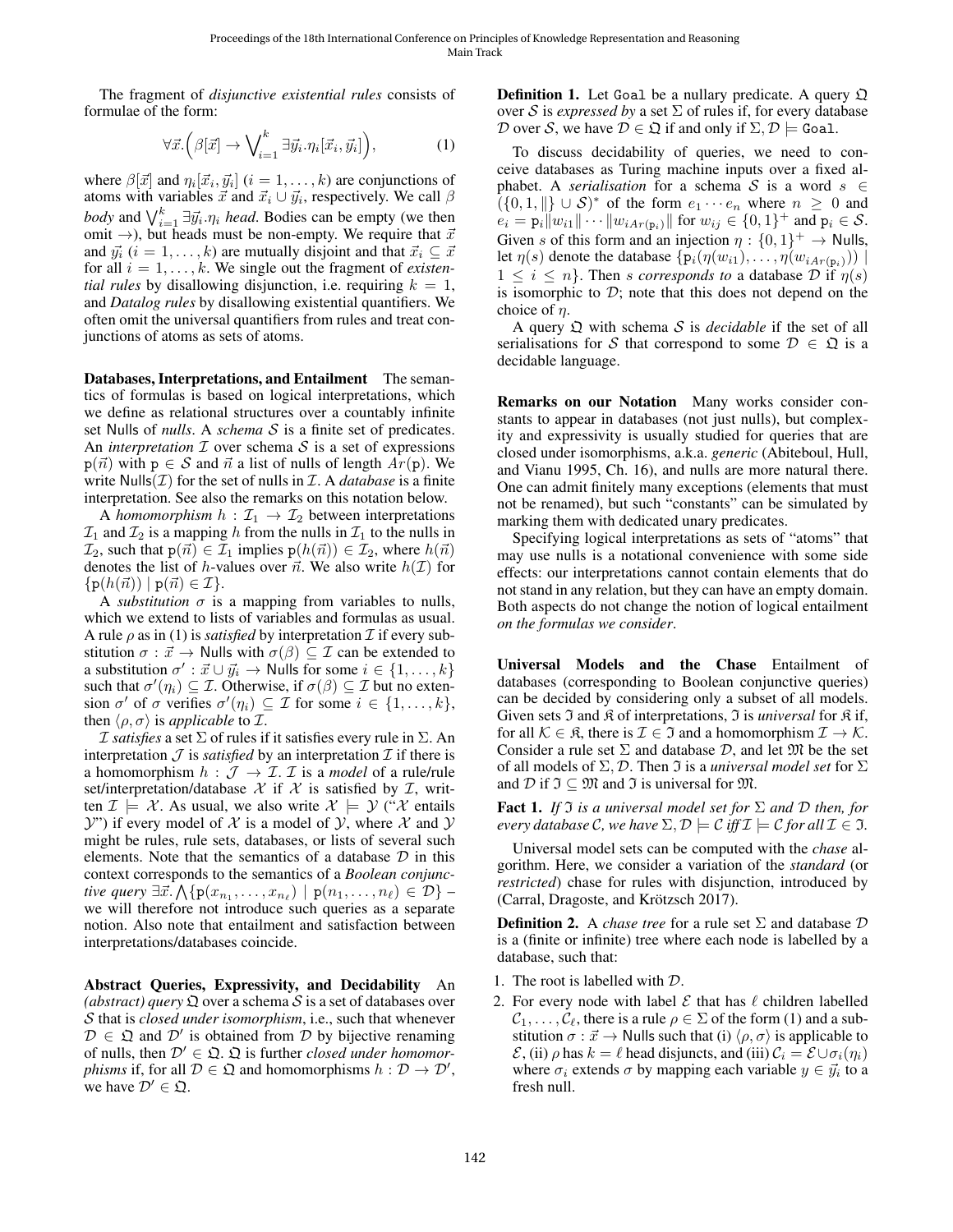3. For each rule  $\rho \in \Sigma$  and each substitution  $\sigma$ , there is  $i \geq 1$ such that  $\langle \rho, \sigma \rangle$  is not applicable to the label of any node of depth  $\geq i$ .

The *result* that corresponds to a chase tree is the set of all interpretations that can be obtained as the union of all interpretations along a path in the tree.

Condition (3) ensures fair, exhaustive rule application, but different orders of application can lead to different chase trees, which can also have different results. Nevertheless, every result is semantically correct in the following sense:

#### <span id="page-2-9"></span>Fact 2. *Every result of a chase on a rule set* Σ *and database* D *is a universal model set for* Σ *and* D*.*

The pair  $\langle \Sigma, \mathcal{D} \rangle$  is *chase-terminating* if all its chase trees are finite – by König's Lemma, this is equivalent to all chase results for  $\langle \Sigma, \mathcal{D} \rangle$  containing only finite interpretations; this corresponds to *all-strategy termination*.  $\Sigma$  is *chase-terminating* if  $\langle \Sigma, \mathcal{D} \rangle$  is chase-terminating for every database D; this corresponds to *universal termination*.

Turing Machines We will use (deterministic) Turing machines (TM), denoted as a tuple  $M = \langle Q, \Gamma, \delta \rangle$ , with states Q, tape alphabet  $\Gamma$  with blank  $\Box \in \Gamma$ , and transition function δ. M has a distinguished initial state  $q_S \in Q$ , and accepting and rejecting halting states  $q_A, q_R \in Q$ . For all states  $q \in Q \setminus \{q_A, q_R\}$  and tape symbols  $a \in \Gamma$ , there is exactly one transition  $(q, a) \mapsto (r, b, D) \in \delta$ . We assume that TM tapes are unbounded to the right but bounded to the left, and that TMs will never attempt to move left on the first position of the tape (this is w.l.o.g., since one can modify any TM to insert a marker at the tape start to recognise this case).

# <span id="page-2-11"></span>3 On the Expressivity of Disjunctive Rules

In this section, we show how to express a homomorphismclosed, decidable query with a disjunctive rule set. This construction will be the basis for finding a chase-terminating set of (deterministic) existential rules. Throughout this section,  $\Omega$  is a fixed but arbitrary homomorphism-closed query over signature S, and  $M = \langle Q, \Gamma, \delta \rangle$  is a TM that decides  $\mathfrak{Q}$ .

To express  $\mathfrak{Q},$  we specify five rule sets  $\mathcal{R}_1 \subseteq \mathcal{R}_2 \subseteq \mathcal{R}_3 \subseteq$  $\mathcal{R}_4 \subseteq \mathcal{R}_5$  (see Figures [1–](#page-2-0)[6\)](#page-5-0), which will be explained later. We want to show the following result:

<span id="page-2-1"></span>**Theorem 3.** The set  $\mathcal{R}_5$  of disjunctive existential rules ex*presses the query* Q*.*

To show this, we fix an arbitrary database  $D$  over  $S$ . Theorem [3](#page-2-1) then follows from Fact [1](#page-1-1) and the next lemma:

<span id="page-2-2"></span>**Lemma 4.** *There is a universal model set*  $\mathfrak{M}$  *of*  $\mathcal{R}_5$  *and*  $\mathcal{D}$ *such that*  $D \in \mathfrak{Q}$  *iff* Goal  $\in \mathcal{I}$  *for every*  $\mathcal{I} \in \mathfrak{M}$ *.* 

The universal model set  $M$  is a complicated structure that we describe step by step, by specifying five sets of interpretations –  $\mathfrak{I}_1$ ,  $\mathfrak{I}_2$ ,  $\mathfrak{I}_3$ ,  $\mathfrak{I}_4$ , and  $\mathfrak{I}_5$  –, such that (1)  $\mathfrak{I}_i$  is a universal model set of  $\mathcal{R}_i, \mathcal{D}$  for each  $1 \leq i \leq 5$ , (2)  $|{\mathfrak I}_1| = |{\mathfrak I}_2| = |{\mathfrak I}_3| = |{\mathfrak I}_4| = |{\mathfrak I}_5|$ , and (3) for each  $1 \leq i < j \leq 5$  and each  $\mathcal{I} \in \mathfrak{I}_i$ , there is exactly one  $\mathcal{J} \in \mathfrak{I}_j$ with  $\mathcal{I} \subseteq \mathcal{J}$ . Lemma [4](#page-2-2) can then be shown using  $\mathfrak{M} = \mathfrak{I}_5$ .

Before dwelling into the details of each rule set and universal model, we give an overview of the construction:  $\mathcal{R}_1$ 

- <span id="page-2-15"></span><span id="page-2-14"></span><span id="page-2-3"></span> $\rightarrow \exists y.\text{First}(y) \land \text{DbDom}(y)$  (2)
- <span id="page-2-5"></span> $\rightarrow \exists z$ .Last(z)  $\wedge$  DbDom(z) (3)

$$
p(\vec{x}) \to \text{In}_{p}(\vec{x}) \land \bigwedge_{x \in \vec{x}} \text{DbDom}(x) \quad (4)
$$

<span id="page-2-0"></span>
$$
DbDom(x) \to Eq(x, x) \tag{5}
$$

$$
\text{Eq}(x, y) \to \text{Eq}(y, x) \tag{6}
$$

$$
NEq(x, y) \to NEq(y, x)
$$
 (7)

$$
R(\vec{x}) \land Eq(x_i, y) \to R(\vec{x}_{x_i \mapsto y})
$$
(8)  
DbDom(x)  $\land$ DbDom(y)  $\to$  Eq(x, y)  $\lor$  NEq(x, y) (9)

$$
LT(x, y) \land LT(y, z) \rightarrow LT(x, z)
$$
 (10)

First
$$
(x)
$$
  $\land$  NEq $(x, y)$   $\rightarrow$  LT $(x, y)$  (11)

$$
NEq(x, y) \land Last(y) \to LT(x, y)
$$
 (12)

<span id="page-2-4"></span>
$$
NEq(x, y) \to LT(x, y) \lor LT(y, x)
$$
 (13)

$$
\bigwedge_{x \in \vec{x}} \text{DbDom}(x) \to \text{In}_{\text{p}}(\vec{x}) \lor \text{NIn}_{\text{p}}(\vec{x}) \tag{14}
$$

Figure 1: The rule set  $\mathcal{R}_1$ , where rules [\(4\)](#page-2-3) and [\(14\)](#page-2-4) are instantiated for each  $p \in S$ , and rules [\(8\)](#page-2-5) are instantiated for each  $R \in \{First, Last, Eq, NEq, LT\} \cup \{In_p, NIn_p \mid p \in S\}$  and  $1 \leq i \leq Ar(\mathbf{R})$ , and  $\vec{x}_{x_i \mapsto y}$  denotes  $\vec{x}$  with  $x_i$  replaced by y.

<span id="page-2-13"></span><span id="page-2-12"></span><span id="page-2-10"></span><span id="page-2-7"></span><span id="page-2-6"></span>First
$$
(x) \rightarrow \exists u.\text{Root}(u) \land \text{Rep}(x, u)
$$
 (15)

<span id="page-2-8"></span>
$$
Rep(x, v) \land LT(x, z) \rightarrow \exists w \text{.Chi}(v, w) \land Rep(z, w)
$$
 (16)

$$
Last(x) \land Rep(x, u) \to Leaf(u)
$$
 (17)

$$
\text{Rep}(x, u) \land \text{Eq}(x, y) \to \text{Rep}(y, u)
$$
\n(18)

$$
\operatorname{In}_{\mathbf{p}}(\vec{x}) \wedge \bigwedge_{i=1}^{|\vec{x}|} \operatorname{Rep}(x_i, u_i) \to \operatorname{In}_{\mathbf{p}}'(\vec{u})
$$
(19)

$$
NIn_{p}(\vec{x}) \wedge \bigwedge_{i=1}^{|\vec{x}|} \text{Rep}(x_{i}, u_{i}) \rightarrow NIn'_{p}(\vec{u})
$$
 (20)

Figure 2: The rule set  $\mathcal{R}_2$  contains  $\mathcal{R}_1$  (see Figure [1\)](#page-2-0) and all above rules, where [\(19\)](#page-2-6) and [\(20\)](#page-2-7) are instantiated for each  $p \in S$ .

constructs all possible linear orders over the nulls in  $D$ , as well as all possible completions of  $D$  with facts built using these nulls;  $\mathcal{R}_2 \setminus \mathcal{R}_1$  extracts successor relations from the linear orders;  $\mathcal{R}_3 \setminus \mathcal{R}_2$  associates to nulls representations of their positions in successor relations;  $\mathcal{R}_4 \setminus \mathcal{R}_3$  encodes all initial TM configurations corresponding to some linear order and completion, and  $\mathcal{R}_5 \setminus \mathcal{R}_4$  simulates the run of the TM on these configurations.

 $\mathcal{R}_1$ : Linear Order and Database Completion  $\mathcal{R}_1$  serves two distinct purposes: (1) predicates First, Last, Eq ("="), NEq (" $\neq$ "), and LT ("<") encode representations of possible linear orders over nulls in  $D$  (collected in predicate DbDom); and (2) predicates  $\text{In}_{p}$  and  $\text{NIn}_{p}$  for each  $p \in S$  explicitly encode positive and negative (absent) facts in  $D$ . Both purposes require disjunctive reasoning. Possible models include representations of strict, total linear orders (1) and the exact database completion (2), but also models for collapsed orders and inconsistent completions. The latter is not problematic since we consider homomorphism-closed queries.

We define the interpretation set  $\mathfrak{I}_1$  on the set  $\Delta =$ Nulls(D)  $\cup$  { $u_{\alpha}, u_{\omega}$ }, for fresh nulls  $u_{\alpha}, u_{\omega} \notin$  Nulls(D). A (partially collapsed) linear order can be represented by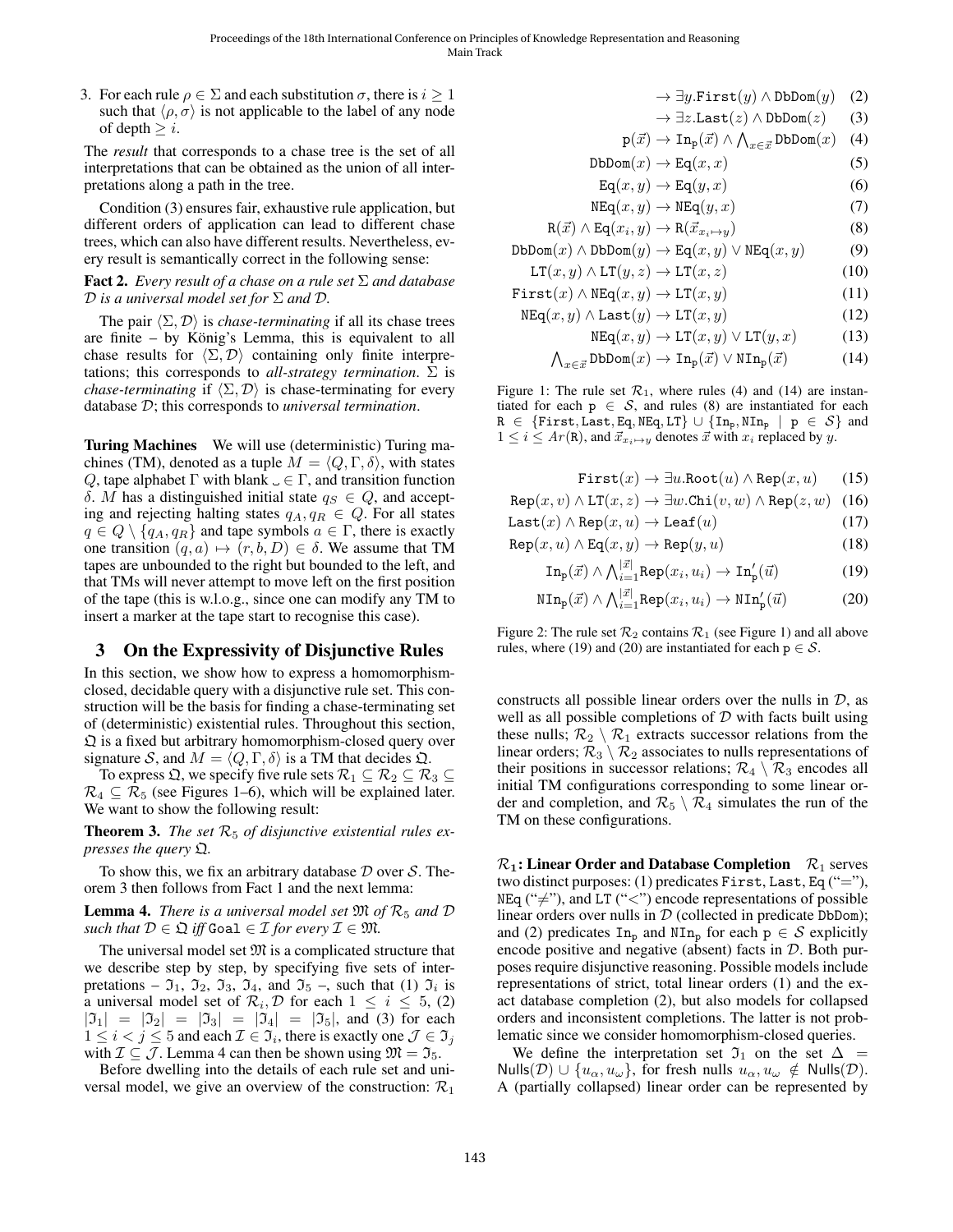$$
\text{Root}(u) \to \exists y_1, y_2. \text{Enc}(u, y_1, y_2) \land \text{S}_0(y_1) \land \text{Nxt}(y_1, y_2) \land \text{S}_1(y_2)
$$
(21)  

$$
\text{Enc}(u, y_1, y_1) \land \text{Chi}(u, v) \to \exists z_1, z_1. \text{Enc}(v, z_1, z_1) \land \text{Cpy}_{+1}(y_1, y_1, z_1, z_1)
$$
(22)

$$
Cpy_{+1}(y_1, y_2, z_1, z_1) \wedge S_0(y_1) \wedge \text{Nxt}(y_1, y_2) \rightarrow S_1(z_1) \wedge \text{Nxt}(z_1, z_1) \wedge S_1(z_1)
$$
\n
$$
(23)
$$

$$
\text{Cpy}_{+1}(y_1, y_2, z_1, z_\cdot) \wedge \text{S}_1(y_1) \wedge \text{Nxt}(y_1, y_2) \rightarrow \exists z_2. \text{S}_0(z_1) \wedge \text{Nxt}(z_1, z_2) \wedge \text{S}_0(z_2) \wedge \text{Nxt}(z_2, z_\cdot) \wedge \text{S}_1(z_\cdot) \tag{24}
$$

<span id="page-3-4"></span>
$$
Cpy_{+1}(y_1, y_1, z_1, z_1) \wedge S_0(y_1) \wedge \text{Nxt}(y_1, y_2) \wedge \text{Nxt}(y_2, y_3) \rightarrow \exists z_2.Cpy(y_2, y_1, z_2, z_1) \wedge S_1(z_1) \wedge \text{Nxt}(z_1, z_2)
$$
\n
$$
(25)
$$

$$
\text{Cpy}_{+1}(y_1, y_1, z_1, z_1) \wedge \text{S}_1(y_1) \wedge \text{Nxt}(y_1, y_2) \wedge \text{Nxt}(y_2, y_3) \rightarrow \exists z_2.\text{Cpy}_{+1}(y_2, y_1, z_2, z_1) \wedge \text{S}_0(z_1) \wedge \text{Nxt}(z_1, z_2)
$$
 (26)

$$
Cpy(y_1, y_2, z_1, z_2) \wedge S_*(y_1) \wedge \text{Nxt}(y_1, y_2) \rightarrow S_*(z_1) \wedge \text{Nxt}(z_1, z_2) \wedge S_1(z_2)
$$
\n
$$
(27)
$$

$$
Cpy(y_1, y_1, z_1, z_1) \wedge S_*(y_1) \wedge Nxt(y_1, y_2) \wedge Nxt(y_2, y_3) \rightarrow \exists z_2.Cpy(y_2, y_1, z_2, z_1) \wedge S_*(z_1) \wedge Nxt(z_1, z_2)
$$
\n
$$
(28)
$$

Figure 3: The rule set  $\mathcal{R}_3$  contains  $\mathcal{R}_2$  (Figure [2\)](#page-2-8) and all of the above rules, where [\(27\)](#page-3-0) and [\(28\)](#page-3-1) are instantiated for each  $* \in \{0, 1\}$ .

an ordered partition  $T = T_1, \ldots, T_k$  ( $k \ge 1$ ) of  $\Delta$  where  $u_{\alpha} \in T_1$  and  $u_{\omega} \in T_k$ . Let *Ords* be the set of all such  $\overrightarrow{T}$ , and let  $Compls(\vec{T})$  be the set of all interpretations with nulls  $\Delta$  that are set-minimal among the models of  $\mathcal{R}_1$  and  $\mathcal{D}$ , and that contain the database

$$
\begin{aligned} &\left\{\texttt{First}(u) \mid u \in T_1\right\} \cup \left\{\texttt{Last}(u) \mid u \in T_k\right\} \cup \\ &\left\{\texttt{Eq}(t, u) \mid 1 \leq i \leq k; t, u \in T_i\right\} \cup \\ &\left\{\texttt{LT}(t, u), \texttt{NEq}(t, u), \texttt{NEq}(u, t) \mid 1 \leq i < j \leq k; t \in T_i; u \in T_j\right\}.\end{aligned}
$$

By minimality, each  $\mathcal{I} \in \text{Complex}(\overrightarrow{T})$  contains exactly one of  $\{\text{In}_{p}(\vec{t}), \text{NIn}_{p}(\vec{t})\}$  for every  $\vec{t} \subseteq \Delta$  with  $|\vec{t}| = Ar(p)$ .

<span id="page-3-2"></span>**Lemma 5.**  $\mathfrak{I}_1 = \bigcup_{\vec{T} \in Ords} Compls(\vec{T})$  *is a universal model set of*  $\mathcal{R}_1$  *and*  $\mathcal{D}$ *.* 

*Proof Sketch.* We can construct a chase tree for  $\mathcal{R}_1$  and  $\mathcal{D}$ that prioritises the application of rules in the order of their appearance in Figure [1.](#page-2-0) The result of that chase  $\hat{\mathcal{R}}$  is a finite universal model set (Fact [2\)](#page-2-9) and we can show that every  $\mathcal{K} \in$  $\mathfrak{K}$  is isomorphic to a unique  $\mathcal{I} \in \mathfrak{I}_1$ .

Each set  $\mathfrak{I}_i$  for some  $2 \leq i \leq 5$  is obtained as  $\mathfrak{I}_i =$  $\{Int_i(\mathcal{I}) \mid \mathcal{I} \in \mathfrak{I}_{i-1}\}\$  for a function  $Int_i$  as defined below. Every  $\mathcal{I} \in \mathfrak{I}_i$  with  $1 \leq i \leq 5$  contains a unique interpretation  $Seed(\mathcal{I}) \in \mathcal{I}_1$ , and there is a unique ordered partition  $Order(\mathcal{I}) \in Ords$  such that  $Seed(\mathcal{I}) \in$  $Complex(T).$ 

 $\mathcal{R}_2$ : Representative Tree The purpose of  $\mathcal{R}_2$  is to extract successor relations from the transitive linear order LT. Given an ordered partition  $Order(\mathcal{I}) = T_1, \ldots, T_k$  of some model  $\mathcal I$  of  $\mathcal R_1, \mathcal R_2$  constructs a finite tree structure – defined using predicates Root, Chi ("child"), and Leaf – where each path represents a sub-sequence  $T_{z_1}, \ldots, T_{z_p}$  of  $T_1, \ldots, T_k$  with  $z_1 = 1$  and  $z_p = k$ . Unavoidably, some paths will skip some  $T_i$ , but it suffices for our purposes if one path is complete. The elements of any set  $T_i$  are related to the tree nodes that represent  $T_i$  by a predicate Rep. Moreover, nodes are related via predicates  $\text{In}_{p}^{\prime}$  and  $\text{NIn}_{p}^{\prime}$  that reflect the relations for  $\text{In}_{p}$ and  $NIn<sub>p</sub>$  that hold between the represented elements (in the database completion of the considered model  $\mathcal I$  of  $\mathcal R_1$ ).

Given *I* with  $|Order(I)| = k$  as above, let **Z** be the set of all words  $z_1 \cdots z_p \in \{1, \ldots, k\}^*$  such that  $z_1 = 1$ and  $z_i < z_{i+1}$  for all  $i \in \{1, ..., p-1\}$ . Moreover, let

<span id="page-3-3"></span><span id="page-3-1"></span><span id="page-3-0"></span> $end(z_1 \cdots z_p) := z_p$ . Using fresh nulls  $\{u_w \mid w \in \mathbf{Z}\}\)$ , we define  $Tree(\mathcal{I})$  to be the interpretation

$$
\begin{aligned} &\{\text{Root}(u_1)\}\cup\{\text{Chi}(u_w,u_{wz})\mid wz\in\mathbf{Z}, 2\leq z\leq k\}\cup\\ &\{\text{Leaf}(u_w)\mid w\in\mathbf{Z};\mathit{end}(w)=k\}\cup\\ &\{\text{Rep}(x,u_w)\mid w\in\mathbf{Z}; x\in T_{\mathit{end}(w)}\}. \end{aligned}
$$

Now  $Int_2(\mathcal{I})$  is the least interpretation that contains  $\mathcal I$  and  $Tree(\mathcal{I})$ , and that further satisfies rules [\(19\)](#page-2-6) and [\(20\)](#page-2-7). We can extend Lemma [5](#page-3-2) as follows. The required universal model set is obtained by any chase that prioritises rule [\(18\)](#page-2-10).

<span id="page-3-5"></span>**Lemma 6.**  $\mathfrak{I}_2 = \{ Int_2(\mathcal{I}) \mid \mathcal{I} \in \mathfrak{I}_1 \}$  *is a universal model set of*  $\mathcal{R}_2$  *and*  $\mathcal{D}$ *.* 

 $\mathcal{R}_3$ : Position Binary Encodings The purpose of  $\mathcal{R}_3$  is to associate each node in the tree of  $\mathcal{R}_2$  with a binary encoding of its distance from the root (the root starts with "distance" 2 for technical reasons). Encodings start at the least significant bit and always end in 1 (i.e., have no leading 0s). To simplify upcoming steps, encodings take the form of little TM tapes, represented by a Nxt-connected chain of nulls with unary predicates  $S_0$  and  $S_1$  encoding the symbol at each position. Nodes u relate to the first and last null  $t_s$  and  $t_e$  of their "tape" through facts  $Enc(u, t_s, t_e)$ . Facts  $Cpy(a_s, a_e, b_s, b_e)$ are used to create a tape between  $b_s$  and  $b_e$  that contains a copy of the information on the tape between  $a_s$  and  $a_e$ . Predicate  $Cpy_{+1}$  is analogous, but creates a representation of the successor of the number that is copied.

Consider a model  $\mathcal I$  of  $\mathcal R_2$  and define the set of sequences **Z** as before. For  $w \in \mathbb{Z}$  of length  $|w|$ , and  $b_1 \cdots b_\ell$  the binary representation of  $|w| + 1$ , let  $EncPos(w)$  be the database

$$
\{\texttt{Enc}(u_w, e_w^1, e_w^\ell)\} \cup \{\texttt{S}_{b_i}(e_w^i) \mid 1 \leq i \leq \ell\} \cup
$$
  

$$
\{\texttt{Nxt}(e_w^{i-1}, e_w^i) \mid 2 \leq i \leq \ell\}.
$$

Let  $\mathcal{J} = \mathcal{I} \cup \bigcup_{w \in \mathbf{Z}} EncPos(w)$ . We define  $Int_3(\mathcal{I})$  as the smallest superset of  $J$  that satisfies all rules in  $\mathcal{R}_3$  while including only the nulls in  $\mathcal{J}$ .  $Int_3(\mathcal{I})$  extends  $\mathcal{J}$  only by missing Cpy and  $Cpy_{+1}$  relations, which can be inferred by slightly rewritten rules. For example, rule [\(22\)](#page-3-3) is satisfied when applying the following rule to  $\mathcal{J}$ :

$$
\begin{aligned} \mathtt{Enc}(u,y_1,y_\centerdot)\wedge\mathtt{Chi}(u,v)\wedge\mathtt{Enc}(v,z_1,z_\centerdot) \\ &\to\mathtt{Cpy}_{+1}(y_1,y_\centerdot,z_1,z_\centerdot). \end{aligned}
$$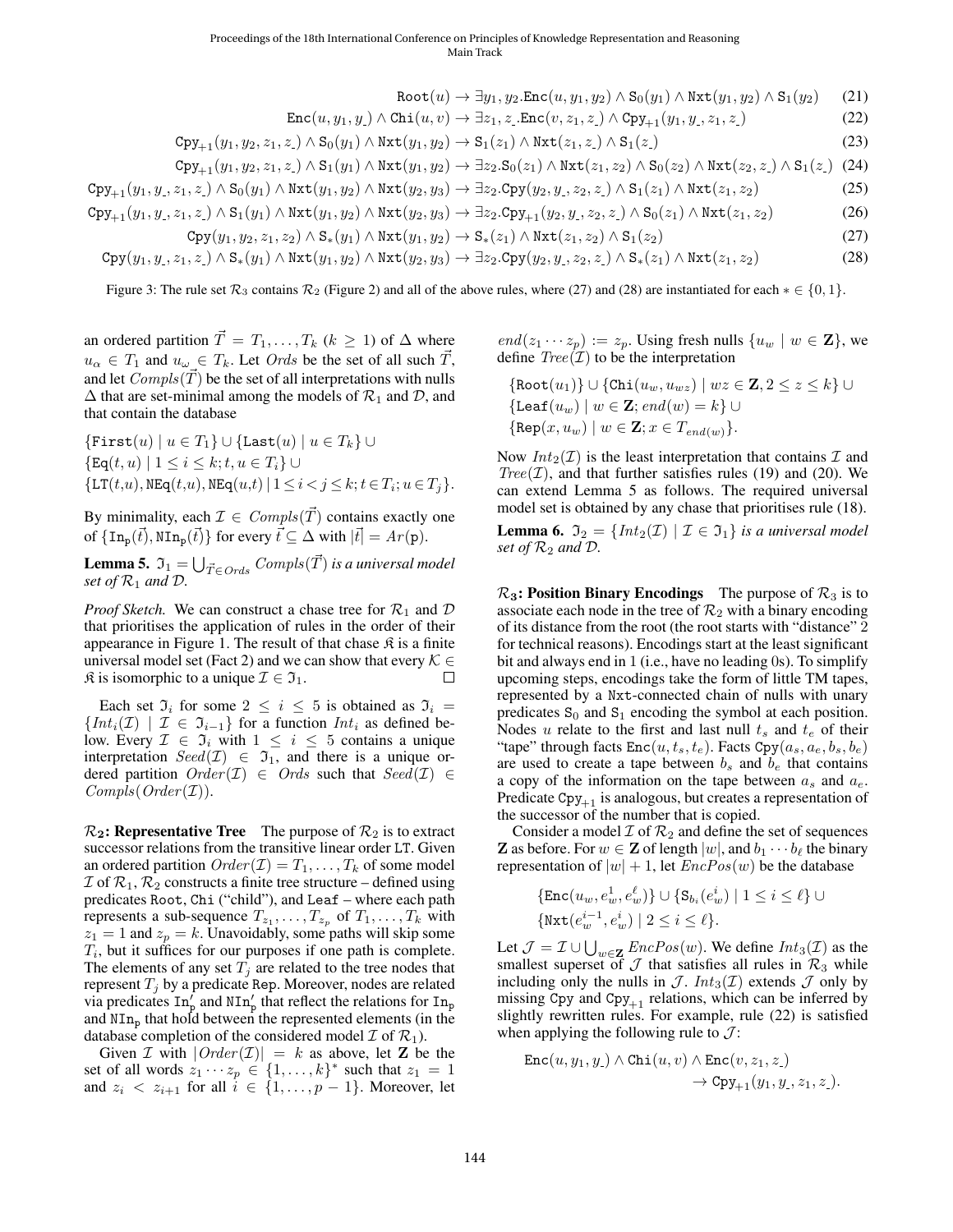<span id="page-4-10"></span>
$$
\mathrm{Ld}_{\mathrm{p}}(u,t,\vec{v})\wedge\mathrm{In}_{\mathrm{p}}'(\vec{v})\to\exists\vec{x},y.\mathrm{S}_{\mathrm{p}}(t)\wedge\mathrm{Nxt}(t,x_{1})\wedge\bigwedge_{i=1}^{|\vec{v}|}\mathrm{Ld}\mathrm{E}(v_{i},x_{i},x_{i+1})\wedge\mathrm{Nxt}(x_{|\vec{v}|+1},y)\wedge\mathrm{Rdy}_{\mathrm{p}}(u,y,\vec{v})\tag{29}
$$

$$
LdE(v, x_s, x_e) \wedge Enc(v, y_1, y_1) \rightarrow \exists z_1, z \_S \parallel (x_s) \wedge \text{Nxt}(x_s, z_1) \wedge \text{Cpy}(y_1, y_1, z_1, z_1) \wedge \text{Nxt}(z_1, x_e) \wedge S_{\parallel}(x_e)
$$
(30)

<span id="page-4-0"></span>Figure 4: The rule set  $\mathcal{R}_4$  contains  $\mathcal{R}_3$  (see Figure [3\)](#page-3-4), the rules from Figure [5,](#page-4-0) and the above rules instantiated for all  $p \in \mathcal{S}$ .

$$
Leaf(u) \to \exists t. Ld_1(u,t,u) \land Hd_{qs}(t)
$$
 (31)

$$
Ld_{\ell}(u, t, \vec{v}) \to Ld_{p_1^{\ell}}(u, t, \vec{v})
$$
 (32)

$$
\text{Rdy}_{\text{p}_{j}^{\ell}}(u,t,\vec{v}) \to \text{Ld}_{\text{p}_{j+1}^{\ell}}(u,t,\vec{v}) \tag{33}
$$

$$
\text{Rdy}_{\text{P}_n^{\ell}}(u, t, \vec{v}) \to \text{Rdy}_{\ell}(u, t, \vec{v}) \tag{34}
$$

$$
\operatorname{Rdy}_{\ell}(u, t, \vec{v}) \wedge \bigwedge_{i=k+1}^{\ell} \operatorname{Root}(v_i) \wedge \operatorname{Chi}(w, v_k) \rightarrow \operatorname{Ld}_{\ell}(u, t, v_1, \dots, v_{k-1}, w, u, \dots, u)
$$
(35)

$$
\text{Rdy}_{\ell}(u, t, \vec{v}) \wedge \bigwedge_{i=1}^{\ell} \text{Root}(v_i) \rightarrow \text{Ld}_{\ell+1}(u, t, u, \dots, u)
$$
 (36)

 $R<sub>d</sub>$ 

$$
\mathrm{dy}_{\bar{m}}(u,t,\vec{v}) \wedge \bigwedge_{i=1}^{\bar{m}} \mathrm{Root}(v_i) \to \mathrm{S}_{\mathsf{L}}(t) \wedge \mathrm{End}(t) \tag{37}
$$

$$
\mathrm{Ld}_\mathrm{p}(u,t,\vec{v})\wedge\mathrm{NIn}_\mathrm{p}'(\vec{v})\rightarrow\mathrm{Rdy}_\mathrm{p}(u,t,\vec{v})\qquad \qquad (38)
$$

Figure 5: Some rules of  $\mathcal{R}_4$ , to be instantiated for all  $1 \leq j \leq \bar{n}-1$ ,  $1 \leq k \leq \ell \leq \bar{m}$ , and  $p \in \mathcal{S}$ .

All other rules can be rewritten analogously, since every existentially quantified variable is used in unique ways with predicates other than Cpy and Cpy<sub>+1</sub>.

For every  $\mathcal{I} \in \mathfrak{I}_2$ , we show that  $Int_3(\mathcal{I})$  is isomorphic to a result of the chase on  $\mathcal{R}_3$  and  $\mathcal{I}$ . The next result then follows from Lemma [6.](#page-3-5)

**Lemma 7.**  $\mathfrak{I}_3 = \{ Int_3(\mathcal{I}) \mid \mathcal{I} \in \mathfrak{I}_2 \}$  *is a universal model set of*  $\mathcal{R}_3$  *and*  $\mathcal{D}$ *.* 

 $\mathcal{R}_4$ : Initial TM Configuration For each leaf in the tree of completions,  $\mathcal{R}_4$  creates the representation of an initial TM configuration. The tape is again represented by a Nxt-chain, using further unary predicates  $S_{\parallel}$ , S<sub>\_</sub>, and  $S_{p}$  (for all  $p \in S$ ) for additional tape symbols. Hd<sub>qs</sub> marks the TM's starting position and initial state  $q_S$ , and End the end of the tape.

Let  $\bar{m}$  be the maximal arity of predicates in S. We require that there is some  $\bar{n} > 0$  such that S contains exactly  $\bar{n}$ predicates  $p_1^i, \ldots, p_{\overline{n}}^i$  of arity i, for every  $1 \le i \le \overline{m}$ . This is without loss of generality, except for the exclusion of nullary predicates. Our results do not depend on this restriction, but it helps to simplify the presentation of our main ideas.

To serialise the data as a tape, we iterate over all predicate arities  $\ell = 1, \ldots, \bar{m}$  and over all lists  $\vec{v}$  of tree nodes with length  $\ell$ . In this process, Ld $_{\ell}(u, t, \vec{v})$  expresses that, while encoding the leaf  $u$ , after constructing the tape until position  $t$ , we continue serialising  $\ell$ -ary predicate data for arguments  $\vec{v}$ . Analogously, Rdy $_{\ell}(u, t, \vec{v})$  means that this was completed at tape position  $t$ . Similar predicates  $Ld_p$  and  $Rd_y$  are used to consider a specific predicate  $p \in S$  during this process. The rules in Figure [5](#page-4-0) start the serialisation [\(31\)](#page-4-1), proceed over all predicates [\(32\)](#page-4-2)–[\(34\)](#page-4-3), iterate over parameter vectors [\(35\)](#page-4-4) and arities [\(36\)](#page-4-5), and finally end the tape [\(37\)](#page-4-6).

Absent facts do not need to be serialised [\(38\)](#page-4-7), while present facts can be treated by copying the encodings for <span id="page-4-9"></span><span id="page-4-8"></span><span id="page-4-2"></span><span id="page-4-1"></span>each of their parameters [\(29\)](#page-4-8) and [\(30\)](#page-4-9). In the latter, LdE states that a specific argument is serialised between two given tape positions.

<span id="page-4-4"></span><span id="page-4-3"></span>The resulting TM tapes serialise facts  $\text{In}_{p}'(\vec{u})$  as introduced by  $\mathcal{R}_2$ , i.e., where  $\vec{u}$  are nodes in the representative tree. Given a model  $\mathcal{I} \in \mathfrak{I}_3$  with some Leaf $(u_w) \in \mathcal{I}$ , let  $branch(u_w)$  be the set of all nodes  $u_{w'}$  on the branch of  $u_w$ , i.e. all nulls  $u_{w'}$  where w' is a prefix of w. Elements of branch(u<sub>w</sub>) are totally ordered by setting  $u_{w_1} \prec u_{w_2}$ if  $|w_1| > |w_2|$ . Predicates are totally ordered by setting  $p_i^a \prec p_j^b$  if either  $a < b$ , or both  $a = b$  and  $i < j$ . We can then order facts as  $p(\vec{u}) \prec q(\vec{v})$  if  $\vec{u}, \vec{v} \subseteq branch(u_w)$ and  $\langle p, \vec{u} \rangle$  is lexicographically before  $\langle q, \vec{v} \rangle$ .

<span id="page-4-7"></span><span id="page-4-6"></span><span id="page-4-5"></span>Now let  $branch\overline{Db}(\mathcal{I},u_w) = \{p(\vec{u}) \mid \text{In}_p'(\vec{u}) \in \mathcal{I}, \vec{u} \subseteq \mathcal{I}\}$  $branch(u_w)$ } denote the set of all facts on the branch with leaf  $u_w$ , and let  $branchTape(\mathcal{I}, u_w)$  denote the TM tape serialisation (as defined in Section [2\)](#page-0-1) of  $branchDb(\mathcal{I}, u_w)$ according to the total order  $\prec$  and representing each node  $u_w$  by the binary representation of  $|w| + 1$  as before. Given  $S = branchTape(\mathcal{I}, u_w)$ , let  $startConf(\mathcal{I}, u_w)$  be the following interpretation:

$$
\begin{aligned} &\left\{ \mathtt{Ld}_1(u_w,t_w^1,u_w), \mathtt{Hd}_{q_S}(t_w^1), \mathtt{End}(t_w^{|S|+1})\right\} \cup \\ &\left\{ \mathtt{Nxt}(t_w^{j-1},t_w^j) \mid 2 \leq j \leq |S|+1 \right\} \cup \\ &\left\{ \mathtt{S}_a(t_w^j) \mid 1 \leq j \leq |S|, a=S[j] \right\} \cup \{ \mathtt{S}_-(t_w^{|S|+1}) \}. \end{aligned}
$$

Let  $\mathcal J$  be the extension of  $\mathcal I$  with  $startConf(\mathcal I, u_w)$  for every Leaf $(u_w) \in \mathcal{I}$ . We define  $Int_4(\mathcal{I})$  to be the smallest superset of  $\mathcal J$  that satisfies all rules in  $\mathcal R_4$  while including only the nulls in  $\mathcal{J}$ . As in the case of  $Int_3$ , the missing relations can easily be inferred using the original rules or, for [\(29\)](#page-4-8) and [\(30\)](#page-4-9), with simple rewritings thereof.

**Lemma 8.**  $\mathfrak{I}_4 = \{ Int_4(\mathcal{I}) \mid \mathcal{I} \in \mathfrak{I}_3 \}$  *is a universal model set of*  $\mathcal{R}_4$  *and*  $\mathcal{D}$ *.* 

 $\mathcal{R}_5$ : TM Run The purpose of  $\mathcal{R}_5$  is to simulate the run of the deterministic TM  $\langle Q, \Gamma, \delta \rangle$  on each of the initial tapes created by  $\mathcal{R}_4$ . We continue to use predicate Nxt for neighbouring tape cells (augmented with its transitive closure  $Nxt^+$ ),  $S_b$  to encode tape symbols  $b \in \Gamma$ , and  $Hd_a$  to encode head position and current state  $q \in Q$ . Predicate Stp connects tape cells in each configuration to the corresponding tape cells in the next configuration (provided the TM performs another step). The rules in Figure [6](#page-5-0) are a standard TM encoding, with the slight exception of rule [\(43\)](#page-5-1), which adds a new blank tape cell in each step (even if not used by the TM). Our rules use the assumptions on TMs in Section [2.](#page-0-1)

Consider some  $\mathcal{I} \in \mathfrak{I}_4$ . It is easy and only mildly laborious to define interpretations  $Run(u_w)$  that represent all successor configurations of the starting configuration  $startConf(\mathcal{I}, u_w)$ , appropriately connected with Stp and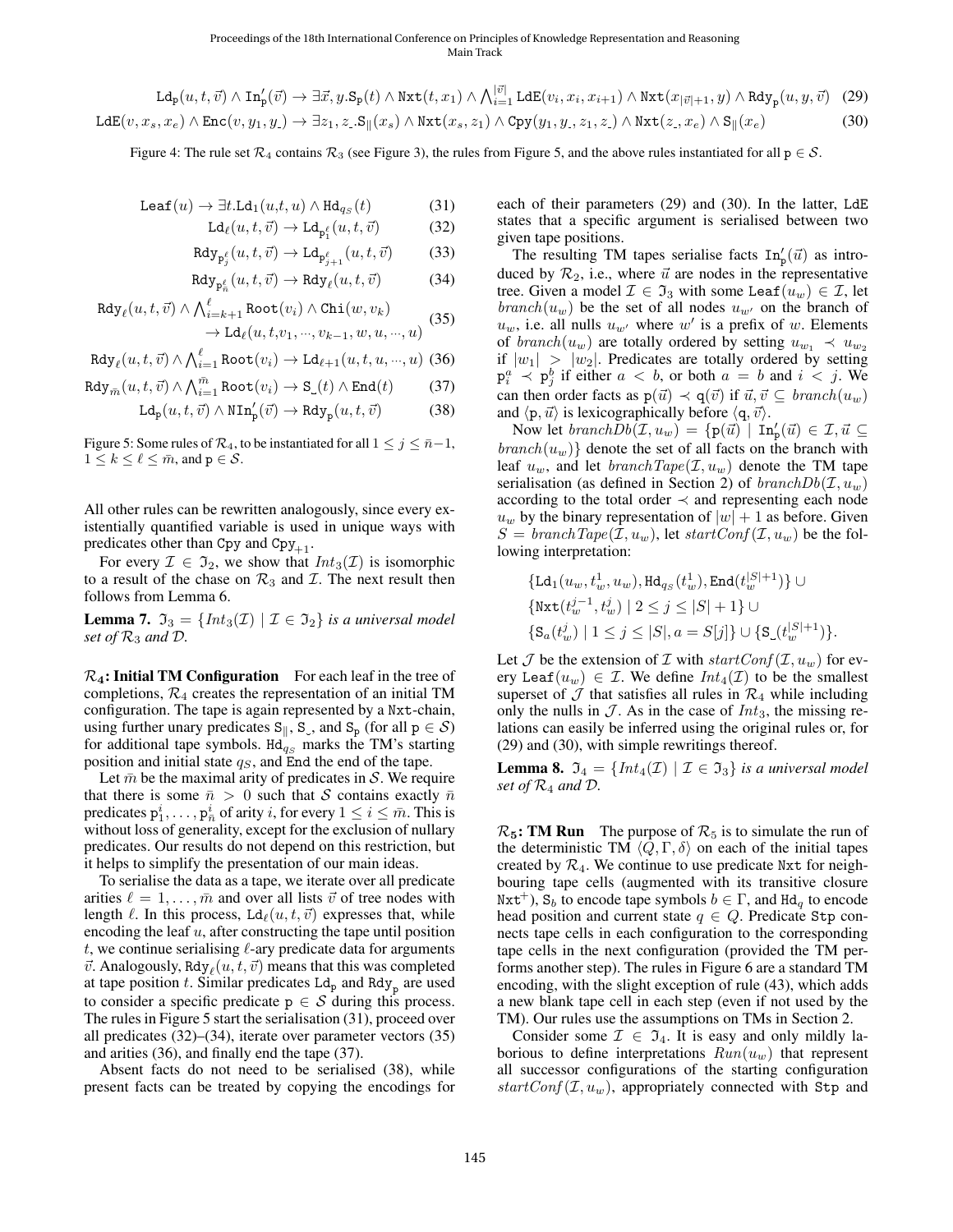$\text{Hd}_{q_A}(x) \to \text{Goal}$  (39)

$$
\text{Nxt}(x, y) \to \text{Nxt}^+(x, y) \quad (40)
$$

 $\text{Nxt}^+(x, y) \wedge \text{Nxt}^+(y, z) \rightarrow \text{Nxt}^+(x, z)$  (41)

<span id="page-5-0"></span> $Nxt(x, y) \wedge \text{Stp}(x, z) \wedge \text{Stp}(y, w) \rightarrow Nxt(z, w)$  (42)

$$
End(x) \wedge \text{Stp}(x, z) \rightarrow \exists v. \text{Nxt}(z, v) \wedge \text{S}_\square(v) \wedge \text{End}(v) \tag{43}
$$

$$
Hd_q(x) \wedge S_a(x) \rightarrow \exists z . Stp(x, z) \wedge S_b(z) \quad (44)
$$

$$
Hd_q(x) \wedge Nxt^+(x, y) \wedge S_c(y) \rightarrow \exists z . \text{Stp}(y, z) \wedge S_c(z) \tag{45}
$$

$$
Hd_q(x) \wedge \text{Nxt}^+(y, x) \wedge S_c(y) \to \exists z . \text{Stp}(y, z) \wedge S_c(z) \tag{46}
$$

$$
Hd_q(x) \wedge S_a(x) \wedge \text{Stp}(x, z) \wedge \text{Nxt}(z, w) \rightarrow Hd_r(w) \quad (47)
$$

$$
Hd_q(x) \wedge S_a(x) \wedge \text{Stp}(x, z) \wedge Nxt(w, z) \rightarrow Hd_r(w) \quad (48)
$$

Figure 6: The rule set  $\mathcal{R}_5$  contains  $\mathcal{R}_4$  (see Figure [4\)](#page-4-10) and the above rules, where we instantiate rules [\(44\)](#page-5-2)–[\(46\)](#page-5-3) for all transitions  $(q, a) \mapsto (r, b, X) \in \delta$  and  $c \in \Gamma$ ; rule [\(47\)](#page-5-4) for all  $(q, a) \mapsto$  $(r, b, +1) \in \delta$ ; and rule [\(48\)](#page-5-5) for all  $(q, a) \mapsto (r, b, -1) \in \delta$ .

the transitive closure  $Nxt^+$ . Moreover, let  $\mathcal J$  be the extension of  $\mathcal I$  with all Nxt<sup>+</sup> required to satisfy [\(40\)](#page-5-6) and [\(41\)](#page-5-7) (note that Nxt also occurs in encodings from  $\mathcal{R}_3$ ). We define  $Int_5(\mathcal{I})$ as the union of  $\mathcal J$  with the interpretations  $Run(u_w)$  for all  $u_w$  with Leaf $(u_w) \in \mathcal{I}$ .

<span id="page-5-8"></span>**Lemma 9.**  $\mathfrak{I}_5 = \{ Int_5(\mathcal{I}) \mid \mathcal{I} \in \mathfrak{I}_4 \}$  *is a universal model set of*  $\mathcal{R}_5$  *and*  $\mathcal{D}$ *.* 

Proving Lemma [4](#page-2-2) To complete the proof of Lemma [4,](#page-2-2) we set  $\mathfrak{M} = \mathfrak{I}_5$ . For  $\mathcal{I} \in \mathfrak{M}$ , let  $Db(\mathcal{I}) = \{p(\vec{t}) \mid \text{In}_p(\vec{t}) \in$  $\mathcal{I}$  denote the completed database created by  $\mathcal{R}_1$ . Due to rule [\(4\)](#page-2-3) in Figure [1,](#page-2-0) there is a homomorphism  $\mathcal{D} \to Db(\mathcal{I})$ . Moreover, the representation tree constructed for  $\mathcal{I}$  by  $\mathcal{R}_2$ has a branch that is maximal, i.e., has  $|Order(\mathcal{I})|$  nodes; this branch has a leaf  $u_w$  with  $|w| = |Order(\mathcal{I})|$ . We obtain a homomorphism  $Db(\mathcal{I}) \rightarrow branchDb(\mathcal{I}, u_w)$ . Lemma [4](#page-2-2) now follows from Lemma [9](#page-5-8) and Lemmas [11](#page-5-9) and [10](#page-5-10) below.

<span id="page-5-10"></span>**Lemma 10.** *If*  $\mathcal{D} \in \mathfrak{Q}$ *, then* Goal  $\in \mathcal{I}$  *for each*  $\mathcal{I} \in \mathfrak{M}$ *.* 

*Proof.* As shown above, there is a homomorphism  $\mathcal{D} \rightarrow$ branch $Db(\mathcal{I}, u_w)$  for the node  $u_w$  where  $|w| = |Order(\mathcal{I})|$ . Since  $\mathfrak Q$  is closed under homomorphisms,  $\mathcal D \in \mathfrak Q$  implies  $branchDb(\mathcal{I}, u_w) \in \mathfrak{Q}$ . By the correctness of our TM simulation, we obtain Goal  $\in \mathcal{I}$ .  $\Box$ 

#### <span id="page-5-9"></span>**Lemma 11.** *If*  $D \notin \mathfrak{Q}$ *, then* Goal  $\notin \mathcal{I}$  *for some*  $\mathcal{I} \in \mathfrak{M}$ *.*

*Proof.* Consider some  $\mathcal{I} \in \mathfrak{M}$  such that  $Db(\mathcal{I}) = \mathcal{D}$  and  $NEq(t, u) \in \mathcal{I}$  for each  $t, u \in Nulls(\mathcal{D})$  with  $t \neq u$ . Let  $u_w$  denote the leaf node with  $|w| = |Order(\mathcal{I})|$  as before. Then  $branchDb(\mathcal{I}, u_w)$  is isomorphic to  $Db(\mathcal{I}) = \mathcal{D}$ . By the correctness of our TM simulation, Goal is not derived from this maximal branch. Moreover, for all other leaf nodes  $u_v$  with Leaf $(u_v) \in \mathcal{I}$ , there is a homomorphism  $branchDb(\mathcal{I}, u_v) \rightarrow branchDb(\mathcal{I}, u_w)$ . Since  $\mathfrak{Q}$  is closed under homomorphisms, the TM does not accept any such  $branchDb(\mathcal{I}, u_v)$ , so Goal  $\notin \mathcal{I}$ .  $\Box$ 

#### 4 Ensuring Chase Termination

<span id="page-5-18"></span><span id="page-5-7"></span><span id="page-5-6"></span><span id="page-5-2"></span><span id="page-5-1"></span>While the rules in Section [3](#page-2-11) are semantically correct, the disjunctive chase may not terminate on them. Many known fragments of existential rules can guarantee chase termination, including for expressive cases where termination might be exponential [\(Carral et al. 2019\)](#page-9-12), but they are not applicable to our case, since the runtime of TMs that decide a query can in general not be bounded by any elementary function. Indeed, we rely on the TM to stop "naturally", by virtue of being a decider. Nevertheless, our rules lead to infinite chase trees, e.g., if the disjunctive guessing of LT leads to a cycle, which enables rule [\(16\)](#page-2-12) to create an infinite path in the representation tree. We will now show that this can be avoided:

<span id="page-5-17"></span><span id="page-5-5"></span><span id="page-5-4"></span><span id="page-5-3"></span>Theorem 12. *Every homomorphism-closed decidable query is expressed by a set of disjunctive rules that is chaseterminating for all databases over the schema of the query.*

To show this, we refine and generalise the "emergency brake" technique of Krötzsch, Marx, and Rudolph [\(2019\)](#page-9-8), and re-formulate it as a general rule set transformation. This not only yields a generic method that is of independent interest, but it also allows us to address potential termination problems in our prior modelling.

<span id="page-5-11"></span>**Definition 3.** Consider a rule set  $\Sigma$  and a nullary predicate Halt that does not occur in  $\Sigma$ . For every predicate p in  $\Sigma$ , let  $\hat{p}$  be a fresh predicate of the same arity, and, for any formula  $\psi$ , let  $\hat{\psi}$  be  $\psi$  with all predicates p replaced by  $\hat{p}$ . Now the set  $\text{brake}(\Sigma, \text{Half})$  consists of the following rules:

<span id="page-5-19"></span><span id="page-5-15"></span><span id="page-5-14"></span><span id="page-5-13"></span><span id="page-5-12"></span>
$$
\rightarrow \exists v. \text{Brake}(v) \tag{49}
$$

$$
\text{Half } \wedge \text{Brake}(x) \to \text{Real}(x) \tag{50}
$$

$$
\hat{p}(\vec{x}) \wedge \bigwedge_{x \in \vec{x}} \text{Real}(x) \to p(\vec{x}) \qquad \text{for all } p \text{ in } \Sigma \tag{51}
$$

For every rule  $\rho: \beta[\vec{x}] \rightarrow \bigvee_{i=1}^k \exists \vec{y}_i . \eta_i[\vec{x}_i, \vec{y}_i]$ :

$$
\beta[\vec{x}] \land \text{Brake}(v) \to \bigvee_{i=1}^{k} \left( \mathbf{B}_{\rho}^{i}(\vec{x}_{i}) \land \hat{\eta}_{i}[\vec{x}_{i}, \vec{y}_{i} \mapsto v] \land \right. \\
\left. \bigwedge_{x \in \vec{x}_{i}} \text{Real}(x) \right)
$$
\n
$$
\mathbf{B}_{\rho}^{i}(\vec{x}_{i}) \to \exists \vec{y}_{i}.\hat{\eta}_{i}[\vec{x}_{i}, \vec{y}_{i}] \land \bigwedge_{y \in \vec{y}_{i}} \text{Real}(y) \quad (53)
$$

where  $\hat{\eta}_i[\vec{x_i}, \vec{y_i} \mapsto v]$  is  $\hat{\eta}_i$  with each variable  $y \in \vec{y_i}$  replaced by v, and Brake, Real, and all  $B_{\rho}^{i}$  are fresh predicates with arities as indicated.

Note that  $brake(\Sigma, \text{Half})$  does not define rules to derive Halt, and indeed the transformation largely preserves the models of  $\Sigma$  in the following sense:

<span id="page-5-16"></span>Lemma 13. *Consider a rule set* Σ *and database* D *over predicates that occur in* Σ*. For every model* I *of*  $brake$ ( $\Sigma$ , Halt) *and*  $D$ *, the set*  $\mathcal{I}^- = \{ \mathbf{p}(\vec{n}) \mid \mathbf{p}(\vec{n}) \in$  $\mathcal{I}, \mathsf{p}$  *occurs in*  $\Sigma$ *} is a model of*  $\Sigma$  *and*  $\mathcal{D}$ *, and every model* J *of* Σ *and* D *is of this form.*

*Proof.* Consider a rule  $\rho \in \Sigma$  as in Definition [3,](#page-5-11) and let  $\sigma$ be a substitution such that  $\sigma(\beta) \subseteq \mathcal{I}^-$ . Then we can apply rules [\(52\)](#page-5-12), [\(53\)](#page-5-13), and finally [\(51\)](#page-5-14) to derive  $\sigma'(\eta_i) \subseteq \mathcal{I}^-$  for a suitable extension  $\sigma'$  of  $\sigma$ . Hence  $\mathcal{I}^- \models \Sigma$ .

Conversely, let  $\mathcal{J} \models \Sigma$ . A model  $\mathcal I$  of  $\mathit{brake}(\Sigma, \texttt{Half})$ can be found by adding, for each matching body  $\sigma(\beta) \subseteq \mathcal{J}$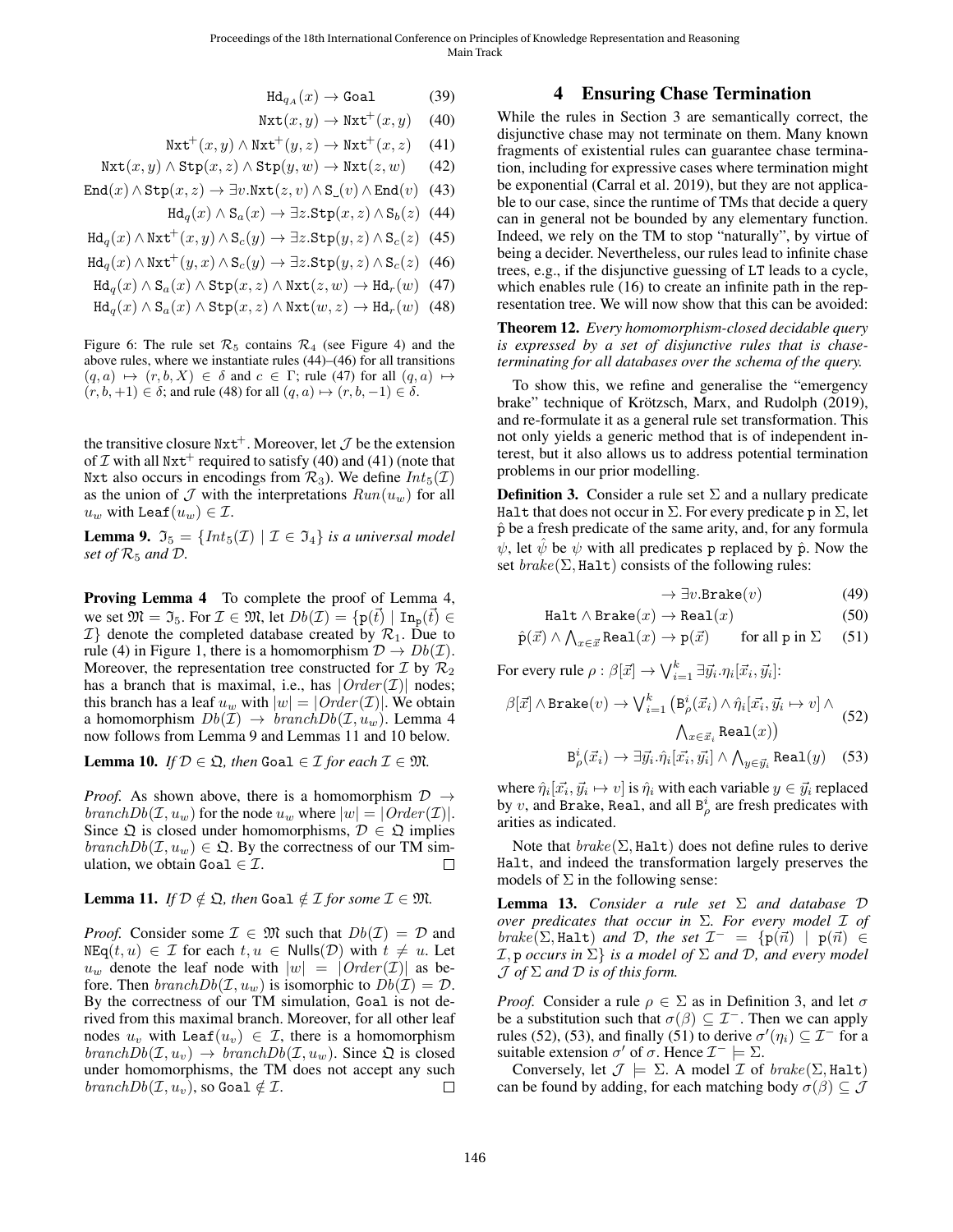of rule  $\rho,$  an atom  $\sigma(\mathtt{B}^i_\rho(\vec{x}_i))$  for some  $i$  such that  $\sigma'(\eta_i)\subseteq\mathcal{J}$ for an extension  $\sigma'$  of  $\sigma$ . To obtain the required model  $\mathcal I$  of  $brake(\Sigma, \text{Half})$ , it remains to add facts Brake(b) for a fresh null  $b, \sigma(\hat{\eta}_i[\vec{x_i}, \vec{y_i} \mapsto b])$  as in [\(52\)](#page-5-12) for every  $\sigma(\dot{B}^i_\rho(\vec{x_i})) \in \mathcal{I}$ , and Real(*n*) for every  $p(\vec{n}) \in \mathcal{J}$  and  $n \in \vec{n}$ . П

For  $\mathit{brake}(\Sigma, \text{Half})$  to be useful, we need to add rules that can "pull the brake" by deriving Halt. Doing so stops the chase in the following sense:

<span id="page-6-0"></span>Lemma 14. *Consider a rule set* Σ*, a database* D *over predicates that occur in* Σ*, and a set* Π *of rules of the form*  $β \rightarrow$  Halt *where*  $β$  *only uses predicates in*  $Σ$ *. If*  $I$  *is the label of a node in a chase tree for*  $\Sigma \cup \Pi$  *and*  $D$  *such that* Halt  $\in \mathcal{I}$ , then the tree starting at the node of  $\mathcal{I}$  is finite.

*Proof.* Since Halt  $\in \mathcal{I}$ , there is a substitution  $\sigma$  such that  $\langle \rho_{(50)}, \sigma \rangle$  $\langle \rho_{(50)}, \sigma \rangle$  $\langle \rho_{(50)}, \sigma \rangle$  is applicable (for  $\rho_{(50)}$  in (50)). By fairness, Real( $\sigma(x)$ ) will be derived at some depth of the tree. From this depth on, no rule of form [\(53\)](#page-5-13) is applicable: given Real( $\sigma(x)$ ), the head of rules of form [\(52\)](#page-5-12) already satisfies the head of the rule [\(53\)](#page-5-13) that could be applied to a newly derived atom for  $B^i_\rho$ . Rules other than [\(53\)](#page-5-13) do not contain existential quantifiers thus can only be applied a finite number of times before the chase on this part of the tree terminates.  $\Box$ 

If Halt is derived, the semantic correspondence of Lemma [13](#page-5-16) is weakened, but suffices to preserve entailments:

<span id="page-6-1"></span>Lemma 15. *Consider* Σ*,* D*, and* Π *as in Lemma [14.](#page-6-0) For every model*  $\mathcal I$  *of brake*( $\Sigma$ , Halt)  $\cup$   $\Pi$  *and*  $\mathcal D$ ,  $\mathcal I^-$  *(as in*) *Lemma* [13\)](#page-5-16) *is a model of*  $\Sigma$  *and*  $D$ *.* 

*Proof.* This is immediate from Lemma [13](#page-5-16) and the fact that every model of  $brake(\Sigma, \text{Half}) \cup \Pi$  and  $D$  is also a model of  $\text{brake}(\Sigma, \text{Half})$  and  $\mathcal D$ . П

Having established the key properties of the emergency brake construction, we can now apply it to show Theo-rem [12.](#page-5-17) Given the rule set  $\mathcal{R}_5$  as defined for a query  $\mathfrak Q$  in Section [3,](#page-2-11) let  $\mathcal{R}_6$  denote the extension of  $brake(\mathcal{R}_5, \text{Half})$ with the following rules:

$$
\text{In}_{\text{p}}(\vec{x}) \land \text{NIn}_{\text{p}}(\vec{x}) \to \text{Half} \tag{54}
$$

$$
LT(x, x) \to \text{Half} \tag{55}
$$

$$
Last(x) \land LT(x, y) \rightarrow \text{Half} \tag{56}
$$

$$
LT(x, y) \land First(y) \rightarrow Halt
$$
 (57)

<span id="page-6-4"></span>**Lemma 16.**  $\mathcal{R}_6$  *expresses the query*  $\Omega$ *.* 

*Proof.* For a database  $D$  over  $S$ , let  $M$  be the universal model set constructed in Section [3.](#page-2-11) If  $\mathcal{D} \in \mathfrak{Q}$ , then  $\mathcal{R}_5, \mathcal{D} \models$ Goal by Theorem [3.](#page-2-1) Then  $\mathcal{R}_6$ ,  $\mathcal{D} \models$  Goal since any model of  $\mathcal{R}_6$  and D must contain Goal by Lemma [15.](#page-6-1)

Conversely, if  $D \notin \mathfrak{Q}$ , then there is  $\mathcal{U} \in \mathfrak{M}$  with Goal  $\notin$ U. By Lemma [13,](#page-5-16) there is a model  $\mathcal I$  of  $\mathit{brake}(\mathcal R_5, \text{Half})$ with  $\mathcal{I}^- = \mathcal{U}$ , and hence Goal  $\notin \mathcal{I}$ . By construction of  $\mathfrak{M}$ , none of the rules [\(54\)](#page-6-2)–[\(57\)](#page-6-3) applies to U, and hence  $\mathcal I$  is also a model of  $\mathcal{R}_6$ , i.e.,  $\mathcal{R}_6, \mathcal{D} \not\models$  Goal.  $\Box$ 

<span id="page-6-5"></span>Lemma 17.  $\mathcal{R}_6$  *is chase-terminating for all databases over the schema* S *of the query* Q*.*

*Proof.* Consider a chase over  $\mathcal{R}_6$  and input database  $\mathcal{D}$ . Chase branches where Halt is eventually part of a node la-bel terminate by Lemma [14.](#page-6-0) Let b denote any branch of the chase where Halt is not derived, and let  $\mathcal I$  be the union of all node labels on that branch. We want to show that  $\mathcal I$  (and hence *b*) is finite.

By Lemma [13,](#page-5-16)  $\mathcal{I} \models \mathcal{R}_1$ . Moreover, since Halt  $\notin \mathcal{I}$ , rules  $(54)$ – $(57)$  are not applicable to  $I$ . Both properties together suffice to show that the set  $\mathcal{I}_{\mathcal{R}_1} = \{p(\vec{n}) \in \mathcal{I} \mid p \text{ is a predi-1}\}$ cate in  $\mathcal{R}_1$ } is an element of  $\mathcal{I}_1$  defined in Section [3.](#page-2-11)

Since the predicates in rule bodies of  $\mathcal{R}_1$  do not occur in any rule head in  $\mathcal{R}_5 \setminus \mathcal{R}_1$ , we can assume without loss of generality (and without affecting chase termination), that the corresponding rules of  $\mathit{brake}(\mathcal{R}_1, \text{Half}) \subseteq \mathcal{R}_6$  have been applied first. This shows that  $\mathcal I$  is equal to the result of a chase with non-disjunctive rules  $\mathcal{R}_6 \setminus \text{brake}(\mathcal{R}_1, \text{Half})$ on a database  $\mathcal{I}_{\mathcal{R}_1} \in \mathfrak{I}_1$ . The claim follows by noting that any such chase must terminate: this was shown in Section [3,](#page-2-11) where we described a deterministic process of defining the elements in the universal model set  $\mathfrak{I}_5$  from those in  $\mathfrak{I}_1$ . Each steps in this construction is fully determined and introduces isomorphic sets of nulls irrespectively of the order of rule applications. The only exception are application of rules [\(15\)](#page-2-13), [\(16\)](#page-2-12), and [\(18\)](#page-2-10). For example, given facts First $(n_1)$ , First $(n_2)$ , and Eq $(n_1, n_2)$ , the standard model of Section [3](#page-2-11) contains one fact Root $(u_1)$  with Rep $(n_1, u_1)$ and Rep $(n_2, u_1)$ , which can be obtained using [\(15\)](#page-2-13) (on  $n_1$ ) and [\(18\)](#page-2-10). If we apply [\(15\)](#page-2-13) to both  $n_1$  and  $n_2$  before apply-ing [\(18\)](#page-2-10), we obtain two distinct Root $(u_1)$  and Root $(u'_1)$ . Similar variations can occur with other tree nodes if [\(16\)](#page-2-12) is applied before [\(18\)](#page-2-10). If is easy to see that this does not endanger termination, but merely leads to several isomorphic paths in the representation tree. П

Together, Lemmas [16](#page-6-4) and [17](#page-6-5) show Theorem [12.](#page-5-17)

#### 5 Removing Disjunctions

<span id="page-6-2"></span>Our main result is that any decidable homomorphism-closed query is expressible by a chase-terminating existential rule set. To conclude the proof of this statement, we remove the disjunction from the rule set  $\mathcal{R}_6$  of Section [4.](#page-5-18) We present this as a general technique of expressing disjunctive Datalog using existential rules, which is also of independent interest.

<span id="page-6-3"></span>For a rule set  $\Sigma$ , the *input schema*  $S_{\text{in}}(\Sigma)$  is the set of all predicates in  $\Sigma$  that do not occur in any rule head. We focus on rule sets that can be split into a disjunctive part and an existential part, such that it is admissible to completely apply the disjunctive rules first, and the existential ones afterwards:

<span id="page-6-6"></span>**Definition 4.** A *split* of a set  $\Sigma$  of disjunctive existential rules consists of a set  $\Sigma_1$  of disjunctive Datalog rules and a set  $\Sigma_2$  of existential rules, such that  $\Sigma = \Sigma_1 \cup \Sigma_2$  and:

For every database  $\mathcal D$  over  $\mathcal S_{\text{in}}(\Sigma)$ , and for every chase result  $\mathfrak{M}$  over  $\langle \Sigma, \mathcal{D} \rangle$ , there is a chase result  $\mathfrak{M}_1$  over  $\langle \Sigma_1, \mathcal{D} \rangle$ , such that  $\mathfrak{M} = \{ \mathcal{C}_{\mathcal{I}} \mid \mathcal{I} \in \mathfrak{M}_1 \}$  where each  $C_{\mathcal{I}}$  is the (unique) interpretation resulting from some chase over  $\langle \Sigma_2, \mathcal{I} \rangle$ .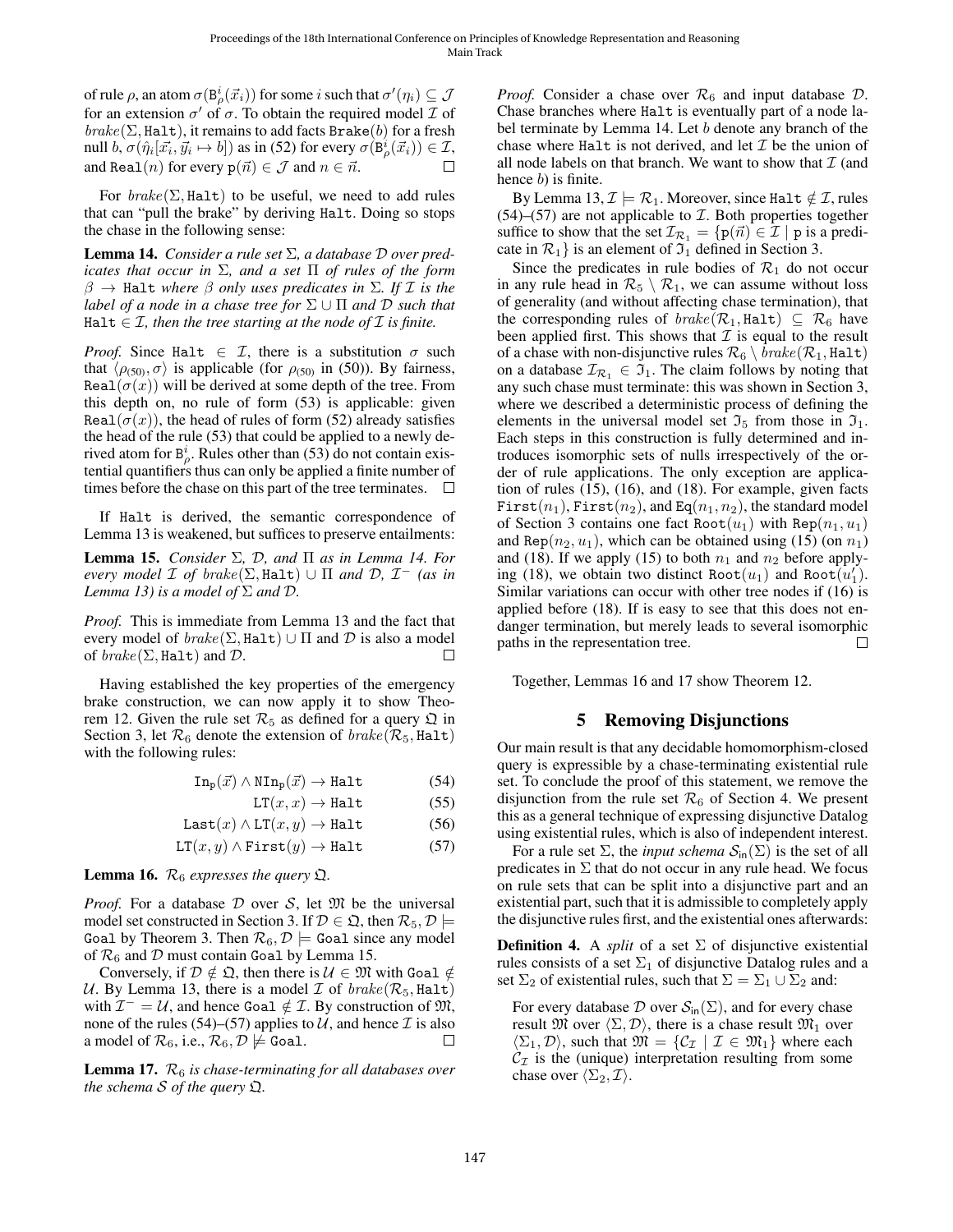$$
\rightarrow \exists w.\mathtt{Init}(w) \land \mathtt{Done}(w) \land \mathtt{Empty}(w) \tag{58}
$$

$$
Done(w) \land \text{Init}(w) \land p(\vec{x}) \rightarrow \exists w'.\text{Ins}_p(\vec{x}, w, w') \land \text{Subs}(w', w') \land \text{Init}(w') \tag{59}
$$

<span id="page-7-6"></span>
$$
Done(w) \land \bigwedge_{p(\vec{x}) \in \beta} Ins_p(\vec{x}, w, w) \to \exists w_1 \cdot Ins_{p_1}(\vec{x_1}, w, w_1) \land Subs(w_1, w_1)
$$
\n
$$
(60)
$$

$$
Done(w) \land \bigwedge_{p(\vec{x}) \in \beta} Ins_p(\vec{x}, w, w) \to \exists w_2. Ins_{p_2}(\vec{x_2}, w, w_2) \land Subs(w_2, w_2)
$$
\n
$$
(61)
$$

$$
Ins_{p}(\vec{x}, w_0, w_1) \wedge Subs(w_1, w_2) \rightarrow Ins_{p}(\vec{x}, w_2, w_2) \wedge p'(\vec{x}, w_2) \wedge Subs(w_0, w_2)
$$
\n
$$
(62)
$$

$$
Empty(w) \land Subs(w, w') \rightarrow Done(w') \tag{63}
$$

Figure 7: The rule set  $\Sigma'_1$ , where we instantiate [\(59\)](#page-7-0) and [\(62\)](#page-7-1) for all  $p \in P$ reds in  $\Sigma_1 \cup \Sigma_2$ , and [\(60\)](#page-7-2) and [\(61\)](#page-7-3) for all  $\beta \to p_1(\vec{x_1}) \vee p_2(\vec{x_2}) \in \Sigma_1$ .

<span id="page-7-7"></span>
$$
\text{Done}(w) \land \bigwedge_{\mathbf{p}(\vec{x}) \in \beta} \mathbf{p}'(\vec{x}, w) \to \exists \vec{z}. \bigwedge_{\mathbf{q}(\vec{y}) \in \eta} \mathbf{q}'(\vec{y}, w) \tag{64}
$$

<span id="page-7-8"></span>Figure 8: The rule set  $\Sigma'_2$ , where we instantiate [\(64\)](#page-7-4) for all  $\beta \rightarrow$  $\exists \vec{z}.\eta \in \Sigma_2.$ 

$$
\text{Goal}'(w) \to \text{Acc}(w) \tag{65}
$$

$$
\begin{aligned}\n\text{Ins}_{\mathbf{p}_1}(\vec{x}_1, w, w_1) \wedge \text{Acc}(w_1) \wedge \\
\text{Ins}_{\mathbf{p}_2}(\vec{x}_2, w, w_2) \wedge \text{Acc}(w_2) \wedge \\
&\qquad \wedge \quad \text{Ins} \ (\vec{x}, w, w) \rightarrow \text{Acc}(w) \\
\end{aligned} \tag{66}
$$

$$
\bigwedge_{\mathbf{p}(\vec{x}) \in \beta} \text{Ins}_{\mathbf{p}}(\vec{x}, w, w) \to \text{Acc}(w)
$$
  
Init(w)  $\land \text{Acc}(w) \to \text{Goal}$  (67)

Figure 9: The rule set  $\Sigma'_3$ , where [\(66\)](#page-7-5) is instantiated for all rules  $\beta \to p_1(\vec{x_1}) \vee p_2(\vec{x_2}) \in \Sigma_1$ 

<span id="page-7-12"></span>**Lemma 18.** *Consider a rule set*  $\Sigma$  *with split*  $\langle \Sigma_1, \Sigma_2 \rangle$ *. There is a set* Σ <sup>0</sup> *of existential rules, such that, for every database*  $\mathcal D$  *over*  $\mathcal S_{\text{in}}(\Sigma)$ *, we have:* 

*1.*  $\mathcal{D}, \Sigma \models$  Goal *iff*  $\mathcal{D}, \Sigma' \models$  Goal, and

*2. if*  $\langle \Sigma_2, \mathcal{D}_2 \rangle$  *is chase-terminating for every database*  $\mathcal{D}_2$ *over*  $S_{\text{in}}(\Sigma_2)$ , then  $\langle \Sigma', \mathcal{D} \rangle$  is also chase-terminating.

To construct this set  $\Sigma'$ , we assume w.l.o.g. that all disjunctive rules have exactly two disjuncts in the head. We define  $\Sigma'$  as the union of sets  $\Sigma'_1$ ,  $\Sigma'_2$  and  $\Sigma'_3$  as shown in Figures [7,](#page-7-6) [8](#page-7-7) and [9,](#page-7-8) which we explain below.

 $\Sigma'_1$  uses a technique for modelling sets with chaseterminating existential rules (Krötzsch, Marx, and Rudolph [2019,](#page-9-8) Fig. 2). We adapt this to sets of ground atoms, called *worlds* and denoted by variables w in the figures. Facts  $\text{Ins}_{\text{p}}(\vec{t}, w, w')$  express that world w' is obtained by adding  $p(\vec{t})$  to world w. In particular,  $\text{Ins}_p(\vec{t}, w, w)$  states that  $p(\vec{t})$ is in w, and we define world $(w) = \{p(\vec{a}) \mid \text{Ins}_p(\vec{a}, w, w) \in$  $\mathcal{I}$ } for any interpretation  $\mathcal{I}$ . Worlds are created by adding database facts [\(59\)](#page-7-0) or by applying rules to existing worlds [\(60\)](#page-7-2)–[\(61\)](#page-7-3). Worlds containing only database facts are marked with Init. Predicate Subs defines the subset relation on worlds. Rules [\(62\)](#page-7-1)–[\(63\)](#page-7-9) copy all prior facts to a new world before marking it Done.

**Proposition 19.**  $\Sigma_1'$  is chase-terminating and for every  $D$ *over*  $S_{\text{in}}(\Sigma)$ *, the (unique) interpretation*  $\mathcal I$  *resulting from some chase over*  $\Sigma_1'$  *and*  $D$  *is such that:* 

• *if*  $p(\vec{a}) \in \mathcal{D}$  and  $\text{Done}(w) \in \mathcal{I}$ , there exists w' such that  $\text{Ins}_{\text{p}}(\vec{a}, w, w') \in \mathcal{I}$  and world $(w') = \text{world}(w) \cup \{\text{p}(\vec{a})\}$ ; <span id="page-7-9"></span><span id="page-7-4"></span><span id="page-7-3"></span><span id="page-7-2"></span><span id="page-7-1"></span><span id="page-7-0"></span>• *if*  $\rho \in \Sigma_1$  *is applicable to world* $(w)$ *, creating*  $p_1(\vec{a})$  *or*  $p_2(\vec{b})$ *, there exists*  $w_1$  *and*  $w_2$  *such that*  $\{\texttt{Ins}_{\texttt{p}_1}(\vec a, w, w_1), \texttt{Ins}_{\texttt{p}_2}(\vec b, w, w_2)\} ~\subseteq~ \mathcal{I}, \text{ world}(w_1) =$  $\textsf{world}(w) \cup \{\mathtt{p}_1(\vec{a})\}$  and  $\textsf{world}(w_2) = \textsf{world}(w) \cup \{\mathtt{p}_2(\vec{b})\}.$ 

<span id="page-7-10"></span>Note that we cannot distinguish worlds that are not containing all database facts, and that some worlds may contain more facts than needed to satisfy all disjunctive heads.

<span id="page-7-11"></span><span id="page-7-5"></span> $\Sigma_2'$  now simulates the application of rules from  $\Sigma_2$  in any of the worlds. Computations relative to different worlds are independent from each other. Finally,  $\Sigma'_3$  aggregates results from all worlds: a world is accepting (Acc) if either Goal was derived locally [\(65\)](#page-7-10) or it has two successor worlds for a disjunctive rule that are both accepting [\(66\)](#page-7-5). Goal is a consequence if any initial world is accepting [\(67\)](#page-7-11). This finishes the construction of  $\Sigma'$  as the main ingredient for proving Lemma [18.](#page-7-12)

Finally, we can apply Lemma [18](#page-7-12) to  $\mathcal{R}_6$  =  $brake(\mathcal{R}_5, \text{Half}) \cup \Pi$  from Section [4,](#page-5-18) where  $\Pi$  denotes rules [\(54\)](#page-6-2)–[\(57\)](#page-6-3). Intuitively, a possible split is  $brake(\mathcal{R}_1, \text{Half})$  and  $brake(\mathcal{R}_5 \setminus \mathcal{R}_1, \text{Half}) \cup \Pi$ . Formally, however,  $brake(\mathcal{R}_1, \text{Half})$  is not disjunctive Datalog due to existential rules [\(2\)](#page-2-14), [\(3\)](#page-2-15), and [\(49\)](#page-5-19). However, our result easily extends to such rules with empty body: we can just add them to  $\Sigma'_1$  and treat their inferences like facts from the initial database. The other properties of Definition [4](#page-6-6) are easy to verify. The fact that both rule sets have some common rules, such as [\(50\)](#page-5-15), is no concern. Finally, it remains to argue termination for  $\Sigma_2$  as required for item (2) in Lemma [18.](#page-7-12) This is slightly stronger than Lemma [17](#page-6-5) since we must also consider databases that use some inferred predicates of  $\mathcal{R}_1$ . However, the proof of Lemma [17](#page-6-5) and the emergency brake technique in general served the main purpose of safeguarding against problematic structures among the inferred predicates of  $\mathcal{R}_1$ , and it is not hard to see that this already showed what we require here. Combining all of our insights, we finally obtain:

Theorem 20. *Chase-terminating existential rules capture the class of all decidable homomorphism-closed queries.*

#### 6 Limitations of Semi-Decidable Languages

A *query language*  $\mathfrak F$  over a schema  $\mathcal S$  is a function from a set L to  $2^{\bar{\mathfrak{D}}s}$ , where  $\mathfrak{D}_s$  is the set of all databases over schema S. We say that  $\mathfrak F$  is *semi-decidable* if membership to L is semi-decidable, and that its *query answering problem is decidable* if there exists a TM  $M_{\mathfrak{F}}$  that takes as input some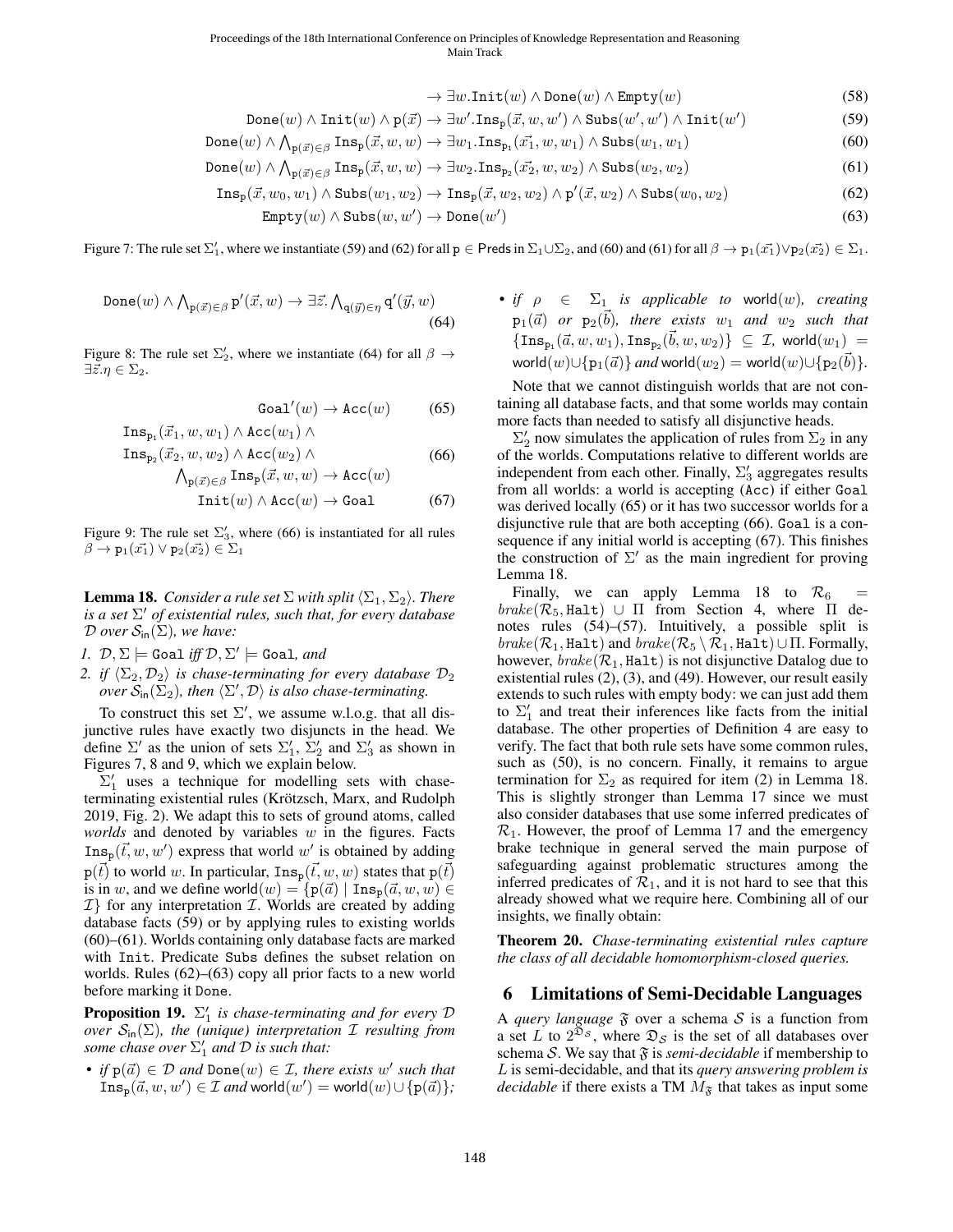$(l, \mathcal{D}) \in (L \times \mathfrak{D}_{\mathcal{S}})$  and decides whether  $\mathcal{D} \in \mathfrak{F}(l)$ .

The set of chase-terminating existential rule sets is a query language that is not semi-decidable [\(Grahne and Onet 2018\)](#page-9-7) and for which the query answering problem is decidable (by running the chase). In fact, we show that one cannot find a semi-decidable query language with similar properties.

<span id="page-8-3"></span>Theorem 21. *There are no semi-decidable query languages that (i) express all decidable, homomorphism-closed queries and (ii) for which query answering is decidable.*

To show this result, we define a set  $M$  of TMs (cf. Defi-nition [5\)](#page-8-0), show that  $M$  can be enumerated up to equivalence if there is a semi-decidable language that satisfies (i) and (ii) above (cf. Lemma [22\)](#page-8-1), and finally prove that the consequence of this implication does not hold (cf. Lemma [23\)](#page-8-2).

<span id="page-8-0"></span>**Definition 5.** Consider the set  $M$  of all TMs  $M$  such that: (i) The TM  $M$  halts on all inputs. (ii) If  $M$  accepts some word  $w$ , then  $w$  corresponds to a database over schema  $\{ed\}$ . (iii) Consider some words w and v that correspond to some  $D$  and  $E$  in  $\mathfrak{D}_{\{\text{ed}\}\}\$ , respectively. If M accepts w and there is a homomorphism  $h : \overline{\mathcal{D}} \to \mathcal{E}$ , then M accepts v.

Intuitively,  $M$  is the set of all deciders that solve homomorphism-closed queries over databases in  $\mathfrak{D}_{\{\text{ed}\}}$ .

<span id="page-8-1"></span>Lemma 22. *If there is a semi-decidable query language* F *that satisfies (i) and (ii) in Theorem [21,](#page-8-3) then* M *is enumerable up to equivalence.*

*Proof.* If there is a language such as  $\mathfrak{F}$ , then there is an enumerator P for L that prints out a sequence  $l_1, l_2, \ldots$  and a decider  $M_{\mathfrak{F}}$  that can be used to check if  $\mathcal{D} \in \mathfrak{F}(l)$  for each  $(l, \mathcal{D}) \in (L \times \mathfrak{D}_{\{\text{ed}\}})$ . For each  $i \geq 1$ , let  $M_i$  be the TM that, on input  $w$ , performs the following computation: if  $w$  corresponds to a database  $\mathcal{D} \in \mathfrak{D}_{\{\text{ed}\}\}\$ and  $M_{\mathfrak{F}}$  accepts  $(l_i, \mathcal{D}),$ then *accept*; otherwise, *reject*. By modifying P we can define an enumerator that prints out the sequence  $M_1, M_2, \ldots$ , which contains  $M$  up to equivalence.  $\Box$ 

#### <span id="page-8-2"></span>Lemma 23. *The set* M is not enumerable up to equivalence.

*Proof Sketch.* Assume that there is an enumerator that outputs a sequence  $M_1, M_2, \ldots$  that includes M up to equivalence. We obtain a contradiction by defining a sequence  $\mathcal{D}_1, \mathcal{D}_2, \ldots$  of databases and a TM  $M_d \in \mathcal{M}$  that diagonalises over  $M_1, M_2, \ldots$  and  $\mathcal{D}_1, \mathcal{D}_2, \ldots$  Namely, for each  $i \geq 1$ , let  $\mathcal{D}_i = {\text{ed}}(u_1, u_2), \ldots, \text{ed}}(u_{p_{i+1}}, u_1)$  where  $p_{i+1}$  is the  $(i+1)$ -th prime. Moreover,  $M_d$  is the TM that, on input w, performs the computation: (1) *Reject* if w does not correspond to some  $D \in \mathfrak{D}_{\{\text{ed}\}\}\$ . (2) *Reject* if  $D$  can be homembedded into a path over ed. (3) *Accept* if  $ed(u, u) \in \mathcal{D}$ for some null u. (4) If there is some  $i > 1$  such that there are less nulls in  $\mathcal{D}_i$  than in  $\mathcal{D}$ , the TM  $M_i$  accepts some serialisation that corresponds to  $\mathcal{D}_i$ , and there is a homomorphism  $h: \mathcal{D} \to \mathcal{D}_i$ ; then *reject*. Otherwise, *accept*.  $\Box$ 

## 7 Discussion and Conclusion

In this paper, we have established a characterization of all decidable homomorphism-closed Boolean queries. We showed that these are exactly the chase-terminating existential rule queries, that is, queries that can be expressed by a

set of (non-disjunctive) existential rules for which the standard chase universally terminates irrespective of the order of rule applications (as long as it is fair).

By its nature, our result immediately shows that various extensions of our framework do not increase its expressivity:

Theorem 24. *Chase-terminating existential rule queries have the same expressivity as*

- *1. existential rule queries with guaranteed existence of some finite chase tree (for every database),*
- *2. existential rule queries for which the chase terminates according to some fair strategy (such as datalog-first),*
- *3. core-chase-terminating existential rule queries,*
- *4. disjunctive chase-terminating existential rule queries.*

*Proof.* (3) Standard-chase termination implies core-chase termination. On the other hand, core chase termination implies decidability and thus our result applies. (1) and (2) Standard-chase termination implies these weaker form of guarantees, which themselve imply core chase termination. (4) Obviously, every (non-disjunctive) existential rule set is a special case of a disjunctive one and for this special case, disjunctive chase termination coincides with termination of the (non-disjunctive) standard chase. On the other hand, disjunctive existential rule queries are also closed under homomorphisms, and disjunctive universal chase termination obviously implies decidability. So our result applies.

However, the applicability of our result does not stop at (syntactic) extensions of our framework, as it applies to arbitrary query languages and querying formalisms of different types. In particular we would like to stress the relationship to the very comprehensive existential rules fragment of *bounded treewidth sets (bts) of rules* [\(Baget et al. 2011a\)](#page-9-13) that is *not* chase-terminating and encompasses a plethora of wellknown existential rule fragments with decidable query entailment, including guarded (Calì, Gottlob, and Kifer 2008), frontier-guarded [\(Baget et al. 2011a\)](#page-9-13), and glut-guarded existential rules (Krötzsch and Rudolph 2011), as well as greedy bts [\(Baget et al. 2011b\)](#page-9-15):

Theorem 25. *Let* Σ *be a bounded-treewidth set of rules and*  $Q$  a conjunctive query. There is a chase-terminating set  $\Sigma_Q$ *of existential rules such that*  $\mathcal{D}, \Sigma \models Q$  *iff*  $\mathcal{D}, \Sigma_Q \models$  Goal.

While possibly surprising, this is a straightforward consequence of decidability of conjunctive query entailment from bts and of homomorphism-closedness of existential rule queries in general. Note, however, that every Q would give rise to a different  $\Sigma_Q$ . In fact, asking for a "uniform" chaseterminating existential rules set  $\Sigma'$  satisfying  $\mathcal{D}, \Sigma' \models Q$  iff  $\mathcal{D}, \Sigma \models Q$  would change the game [\(Zhang, Zhang, and You](#page-9-6) [2015\)](#page-9-6). Such a set will not exist in all cases.

While our result addresses many of the open questions regarding *expressivity* of the terminating chase (Krötzsch, [Marx, and Rudolph 2019\)](#page-9-8) an important avenue for future work is to investigate potential differences when it comes to the corresponding computational *complexities*. We deem it likely that not all of the discussed chase variants give rise to worst-case optimal computations.